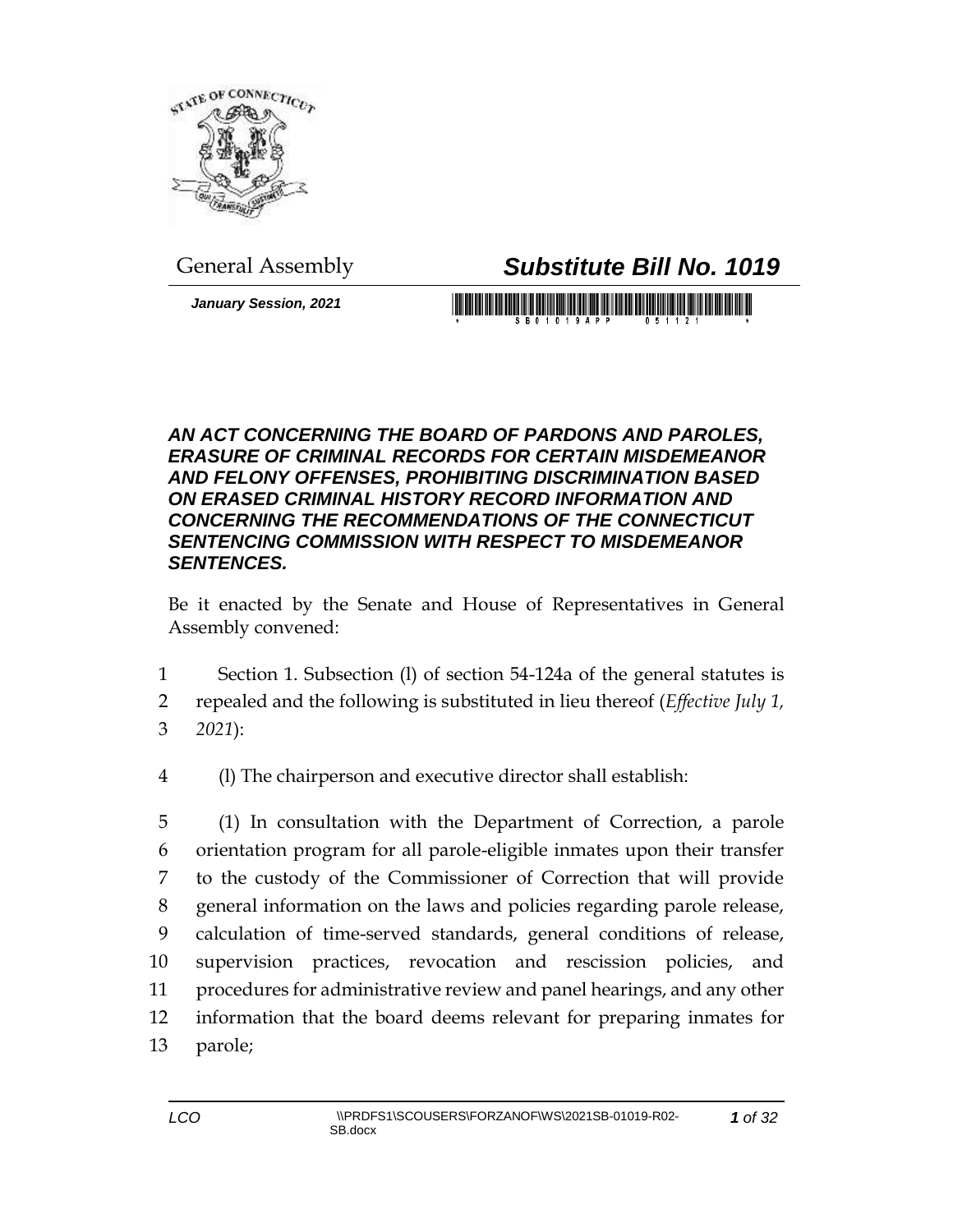(2) An incremental sanctions system for parole violations including, but not limited to, reincarceration based on the type, severity and frequency of the violation and specific periods of incarceration for certain types of violations; **[**and**]**

 (3) A formal training program for members of the board and parole 19 officers, to be completed annually by each member, that shall include, but not be limited to, an overview of the criminal justice system, the parole system including factors to be considered in granting parole, victim rights and services, reentry strategies, risk assessment, case management and mental health issues; **[**. Each member shall complete such training annually.**]** and

 (4) A formal training program to be completed annually by each member of the board on the pardons process, including information 27 concerning collateral consequences a person with a criminal record may face due to having a criminal record, such as when applying for housing or employment.

 Sec. 2. Section 54-130a of the general statutes is repealed and the following is substituted in lieu thereof (*Effective January 1, 2023*):

 (a) Jurisdiction over the granting of, and the authority to grant, commutations of punishment or releases, conditioned or absolute, in the case of any person convicted of any offense against the state and commutations from the penalty of death shall be vested in the Board of Pardons and Paroles.

 (b) The board shall have authority to grant pardons, conditioned, provisional or absolute, or certificates of rehabilitation for any offense against the state at any time after the imposition and before or after the service of any sentence.

 (c) The board may accept an application for a pardon three years after an applicant's conviction of a misdemeanor or violation and five years after an applicant's conviction of a felony, except that the board, upon a finding of extraordinary circumstances, may accept an application for a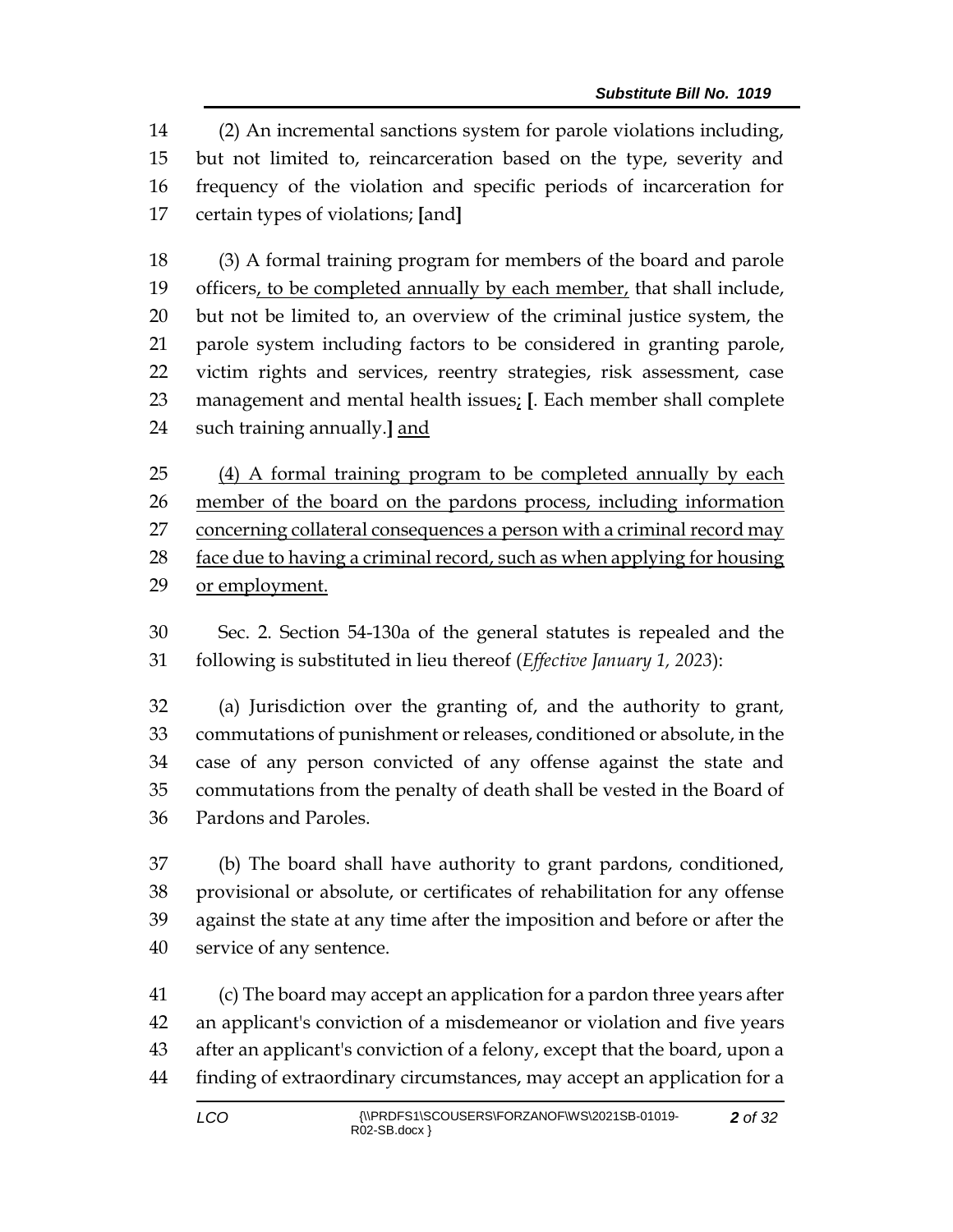pardon prior to such dates.

 (d) Whenever the board grants an absolute pardon to any person, the board shall cause notification of such pardon to be made in writing to the clerk of the court in which such person was convicted, or the Office of the Chief Court Administrator if such person was convicted in the Court of Common Pleas, the Circuit Court, a municipal court, or a trial justice court.

 (e) Whenever the board grants a provisional pardon or a certificate of rehabilitation to any person, the board shall cause notification of such provisional pardon or certificate of rehabilitation to be made in writing to the clerk of the court in which such person was convicted. The granting of a provisional pardon or a certificate of rehabilitation does not entitle such person to erasure of the record of the conviction of the offense or relieve such person from disclosing the existence of such conviction as may be required.

 (f) In the case of any person convicted of a violation for which a sentence to a term of imprisonment may be imposed, the board shall have authority to grant a pardon, conditioned, provisional or absolute, or a certificate of rehabilitation in the same manner as in the case of any person convicted of an offense against the state.

 (g) The board shall not deny any application for a pardon, unless the board provides a statement in writing to the applicant of the factors considered when determining whether the applicant qualified for the pardon and an explanation as to which factors were not satisfied.

 Sec. 3. Section 54-142a of the general statutes is repealed and the following is substituted in lieu thereof (*Effective January 1, 2023*):

 (a) Whenever in any criminal case, on or after October 1, 1969, the accused, by a final judgment, is found not guilty of the charge or the charge is dismissed, all police and court records and records of any state's attorney pertaining to such charge shall be erased upon the expiration of the time to file a writ of error or take an appeal, if an appeal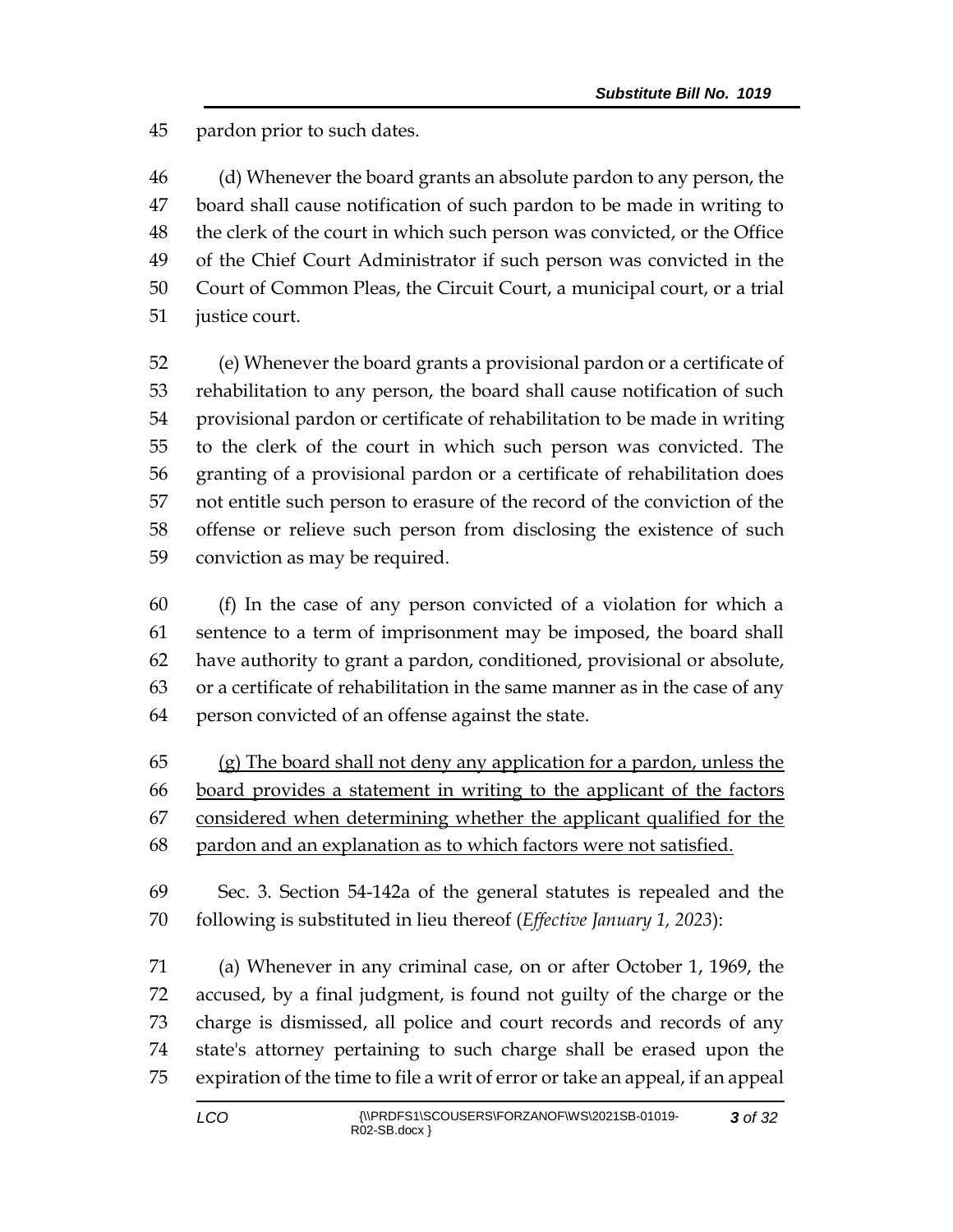is not taken, or upon final determination of the appeal sustaining a finding of not guilty or a dismissal, if an appeal is taken. Nothing in this subsection shall require the erasure of any record pertaining to a charge for which the defendant was found not guilty by reason of mental disease or defect or guilty but not criminally responsible by reason of mental disease or defect.

 (b) Whenever in any criminal case prior to October 1, 1969, the accused, by a final judgment, was found not guilty of the charge or the charge was dismissed, all police and court records and records of the state's or prosecuting attorney or the prosecuting grand juror pertaining to such charge shall be erased by operation of law and the clerk or any person charged with the retention and control of such records shall not disclose to anyone their existence or any information pertaining to any charge so erased; provided nothing in this subsection shall prohibit the arrested person or any one of his heirs from filing a petition for erasure with the court granting such not guilty judgment or dismissal, or, where the matter had been before a municipal court, a trial justice, the Circuit Court or the Court of Common Pleas **[**with the records center of the Judicial Department**]** in the Superior Court where venue would exist for criminal prosecution and thereupon all police and court records and records of the state's attorney, prosecuting attorney or prosecuting grand juror pertaining to such charge shall be erased. Nothing in this subsection shall require the erasure of any record pertaining to a charge for which the defendant was found not guilty by reason of mental disease or defect.

 (c) (1) Whenever any charge in a criminal case has been nolled in the Superior Court, or in the Court of Common Pleas, if at least thirteen months have elapsed since such nolle, all police and court records and records of the state's or prosecuting attorney or the prosecuting grand juror pertaining to such charge shall be erased, except that in cases of nolles entered in the Superior Court, Court of Common Pleas, Circuit Court, municipal court or by a justice of the peace prior to April 1, 1972, such records shall be deemed erased by operation of law and the clerk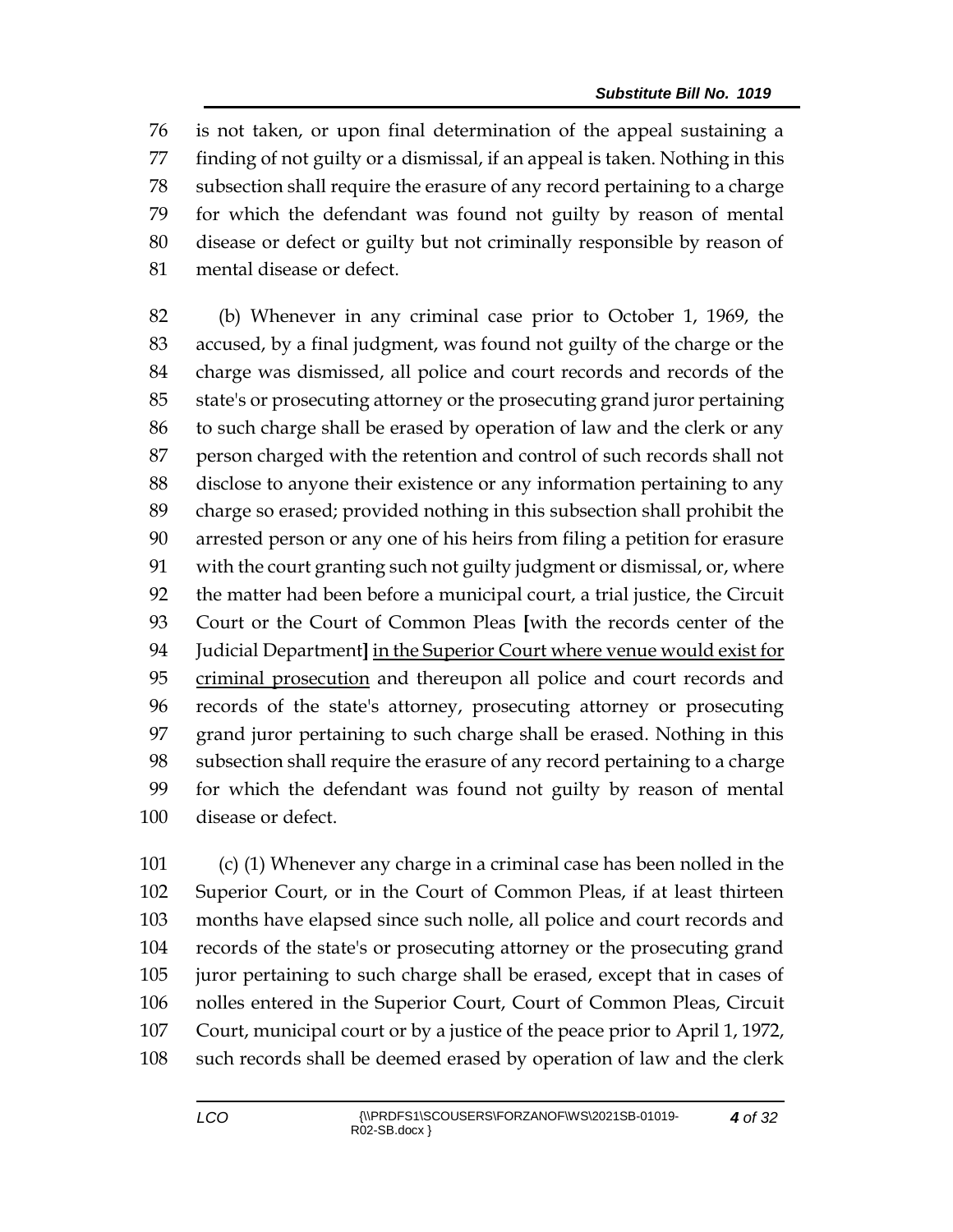or the person charged with the retention and control of such records shall not disclose to anyone their existence or any information pertaining to any charge so erased, provided nothing in this subsection shall prohibit the arrested person or any one of his heirs from filing a petition to the court **[**or to the records center of the Judicial Department, as the case may be,**]** to have such records erased, in which case such records shall be erased.

 (2) Whenever any charge in a criminal case has been continued at the request of the prosecuting attorney, and a period of thirteen months has elapsed since the granting of such continuance during which period there has been no prosecution or other disposition of the matter, the charge shall be nolled upon motion of the arrested person and such erasure may thereafter be effected or a petition filed therefor, as the case may be, as provided in this subsection for nolled cases.

 (d) (1) Whenever prior to October 1, 1974, any person who has been convicted of an offense in any court of this state has received an absolute 125 pardon for such offense, such person or any one of his heirs may, at any time subsequent to such pardon, file a petition with the **[**superior court**]** Superior Court at the location in which such conviction was effected, or with the **[**superior court**]** Superior Court at the location having custody of the records of such conviction or **[**with the records center of the Judicial Department**]** if such conviction was in the Court of Common Pleas, Circuit Court, municipal court or by a trial justice court, in the Superior Court where venue would exist for criminal prosecution, for an order of erasure, and the Superior Court **[**or records center of the Judicial Department**]** shall direct all police and court records and records of the state's or prosecuting attorney pertaining to such **[**case to**]** offense be erased.

- (2) Whenever such absolute pardon was received on or after October 138 1, 1974, such records shall be erased.
- (e) (1) Except as provided in subdivision (2) of this subsection, 140 whenever any person has been convicted in any court of this state of a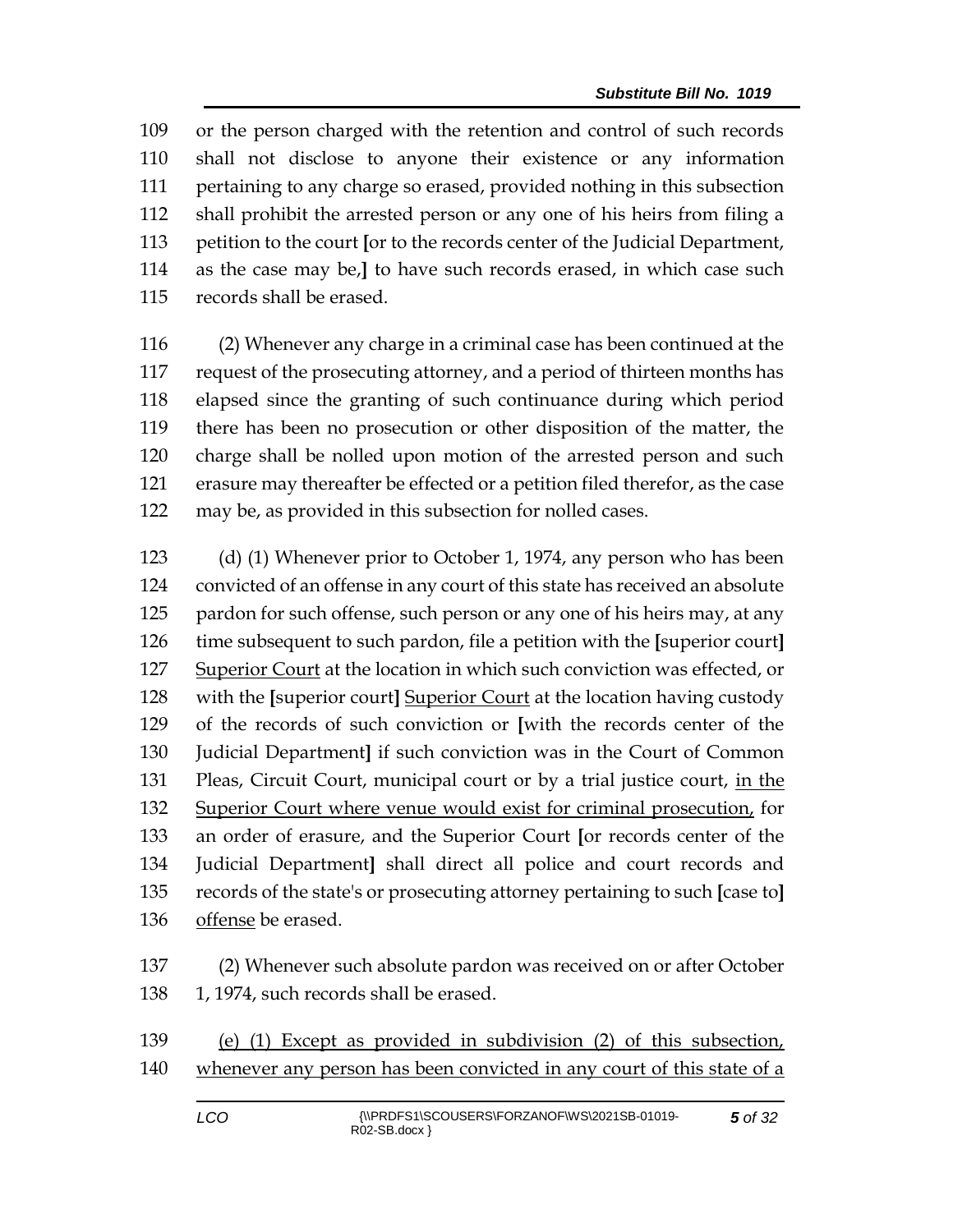141 classified or unclassified misdemeanor offense, or a class C, D or E felony or an unclassified felony offense carrying a term of imprisonment of not more than ten years, any police or court record and record of the state's or prosecuting attorney or the prosecuting grand juror pertaining to such conviction, or any record pertaining to court obligations arising from such conviction held by the Board of Pardons and Paroles shall be erased as follows: (A) For any classified or unclassified misdemeanor offense, such records shall be erased seven years from the date on which the court entered the convicted person's most recent judgment of conviction (i) by operation of law, if such offense occurred on or after January 1, 2000, or (ii) upon the filing of a petition on a form prescribed by the Office of the Chief Court Administrator, if such offense occurred prior to January 1, 2000; (B) for any class D or E felony or an unclassified felony offense carrying a term of imprisonment of not more than five years, such records shall be erased ten years from the date on which the court entered the convicted person's most recent judgment of conviction (i) by operation of law, if such offense occurred on or after January 1, 2000, or (ii) upon the filing of a petition on a form prescribed by the Office of the Chief Court Administrator, if such offense occurred prior to January 1, 2000; and (C) for any class C felony or an unclassified felony offense carrying a term of imprisonment of not more than ten years, but more than five years, such records shall be erased fifteen years from the date on which the court entered the convicted person's most recent judgment of conviction (i) by operation of law, if such offense occurred on or after January 1, 2000, or (ii) upon the filing of a petition on a form prescribed by the Office of the Chief Court Administrator, if such offense occurred prior to January 1, 2000. (2) Convictions for the following offenses shall not be eligible for erasure pursuant to this subsection: (A) Any conviction designated as a family violence crime, as defined in section 46b-38a; or (B) Any offense that is a nonviolent sexual offense or a sexually violent offense, each as defined in section 54-250.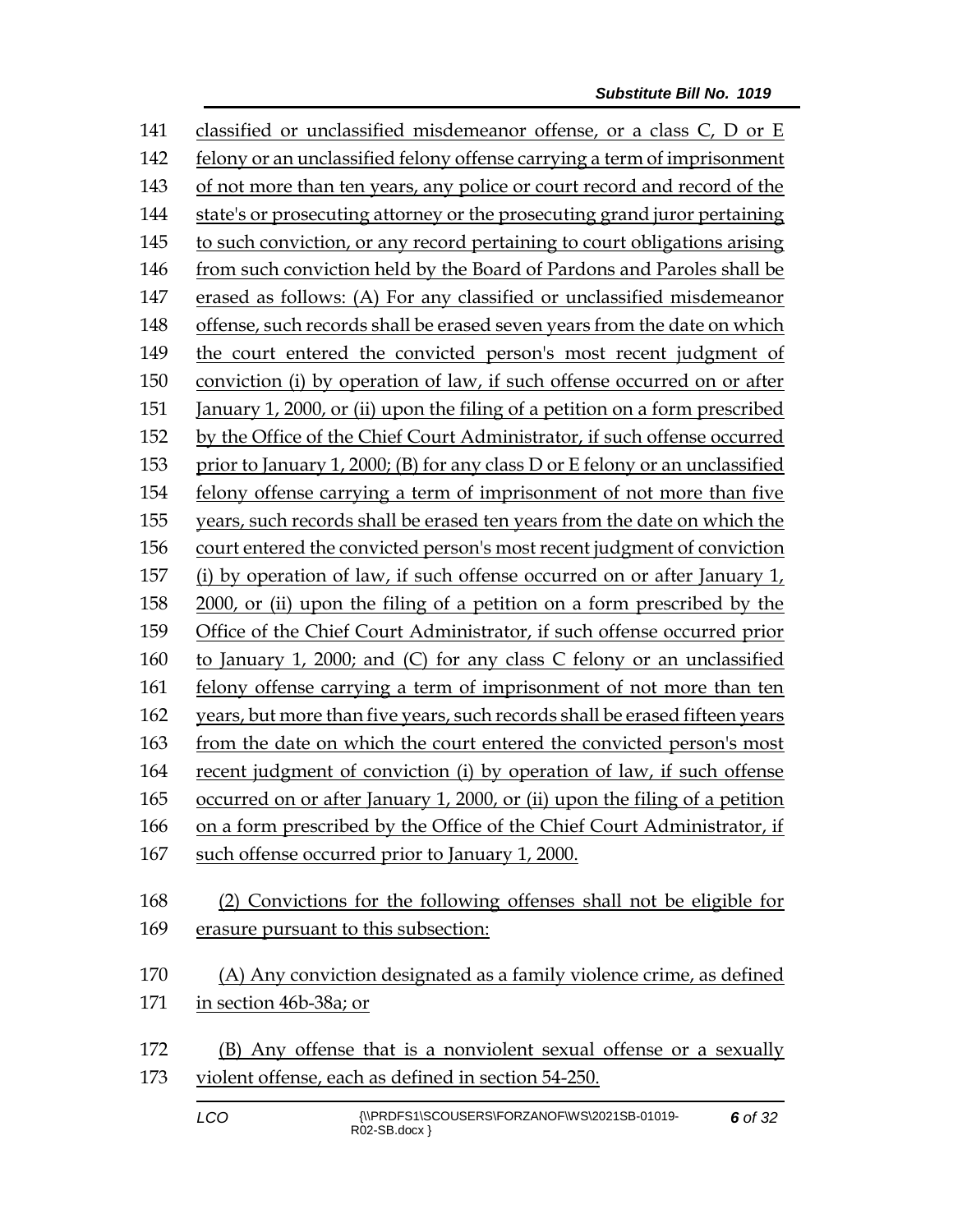(3) If a person has been convicted of a violation of subsection (c) of section 21a-279 prior to October 1, 2015, such conviction shall not be considered as a most recent offense when evaluating whether a sufficient period of time has elapsed for an offense to qualify for erasure pursuant to this subsection.

 (4) Nothing in this subsection shall limit any other procedure for erasure of criminal history record information, as defined in section 54- 142g, as amended by this act, or prohibit a person from participating in any such procedure, even if such person's criminal history record information has been erased pursuant to this section.

 (5) Nothing in this subsection shall be construed to require the Department of Motor Vehicles to erase criminal history record information on an operator's driving record. When applicable, the Department of Motor Vehicles shall make such criminal history record information available through the Commercial Driver's License Information System.

 (f) (1) Whenever a person was convicted of one or more misdemeanors committed while such person was under eighteen years of age, and the offense or offenses occurred on or after January 1, 2000, and before July 1, 2012, all police and court records and records of the state's or prosecuting attorney shall be (A) erased, if such record is in an electronic record other than a scanned copy of a physical document, or (B) deemed erased by operation of law if such record is a scanned copy of a physical document or another record that is not electronic. This subdivision shall not apply to a motor vehicle offense, a violation under title 14 or a violation of section 51-164r. The clerk of the court or any law enforcement agency having information contained in such erased records shall not disclose to anyone, except the subject of the record, upon submission pursuant to guidelines prescribed by the Office of the Chief Court Administrator of satisfactory proof of the subject's identity, information pertaining to any charge erased under this subdivision and such clerk shall forward a notice of such erasure to any law enforcement agency and the state's or prosecuting attorney to which he or she knows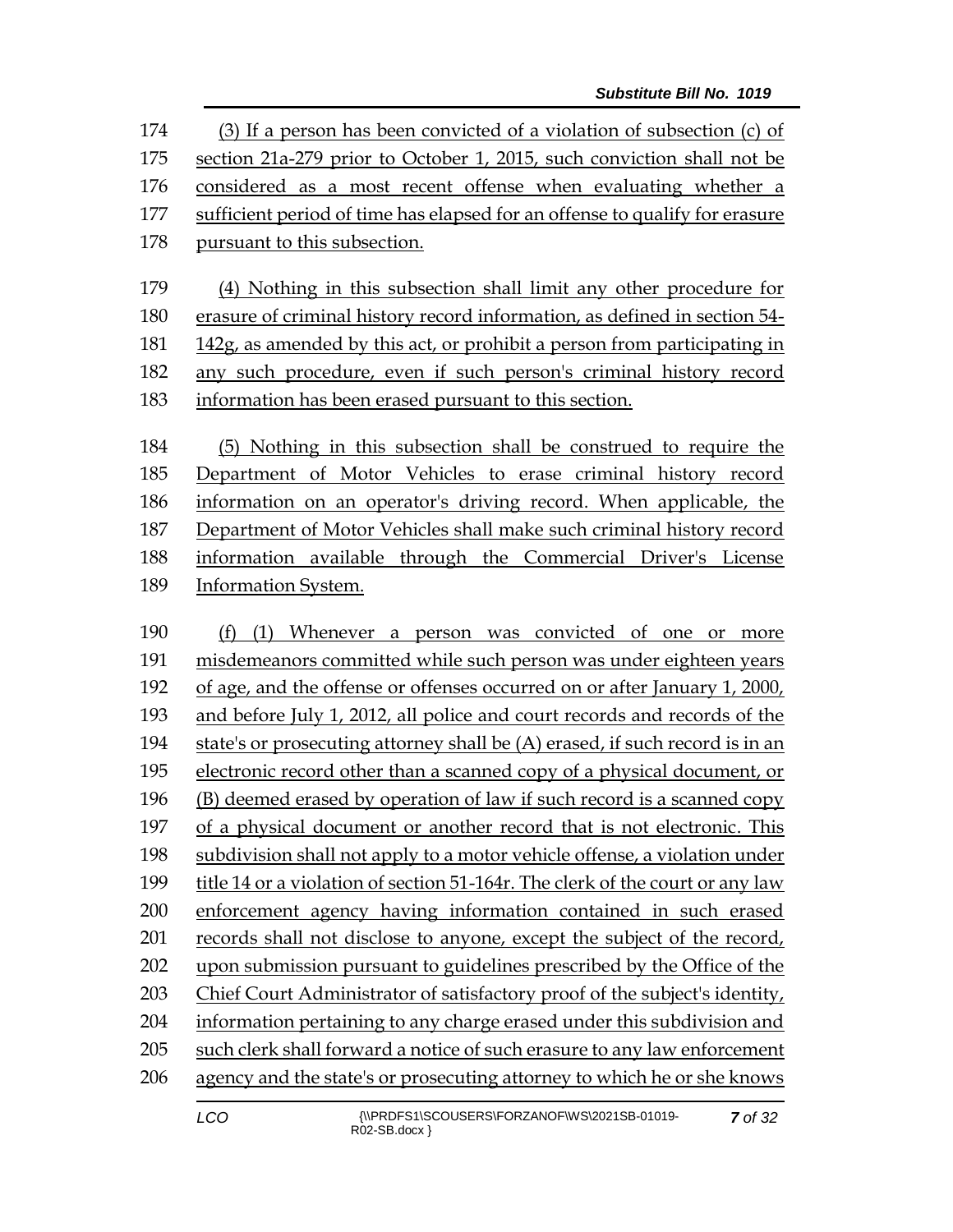information concerning the arrest has been disseminated directing that 208 all law enforcement and records of the state's or prosecuting attorney pertaining to such case to be so erased or so deemed erased by operation of law.

 (2) Whenever a person was convicted of one or more misdemeanors 212 committed while such person was under eighteen years of age, and the offense or offenses occurred before January 1, 2000, such person may file a petition with the Superior Court at the location in which such conviction was effected for an order of erasure, and the Superior Court shall direct all police and court records and records of the state's or prosecuting attorney pertaining to such case to be erased.

 (3) Notwithstanding subsection (i) of this section, the provisions of 219 this subsection shall not apply in cases in which there has been a conviction for any charge for which erasure would not apply arising from the same information as any erased conviction.

 **[**(e)**]** (g) (1) The clerk of the court **[**or any person charged with retention and control of such records in the records center of the Judicial Department**]** or any law enforcement agency having information contained in such erased records shall not disclose to anyone, except the subject of the record, upon submission pursuant to guidelines prescribed by the Office of the Chief Court Administrator of satisfactory proof of the subject's identity, information pertaining to any charge erased under any provision of this section and such clerk **[**or person charged with the retention and control of such records**]** shall forward a notice of such erasure to any law enforcement agency to which he knows information concerning the arrest has been disseminated and such disseminated information shall be erased from the records of such law enforcement agency. Such clerk **[**or such person, as the case may be,**]** shall provide adequate security measures to safeguard against unauthorized access to or dissemination of such records or upon the request of the accused cause the actual physical destruction of such records, except that such clerk **[**or such person**]** shall not cause the actual physical destruction of such records until three years have elapsed from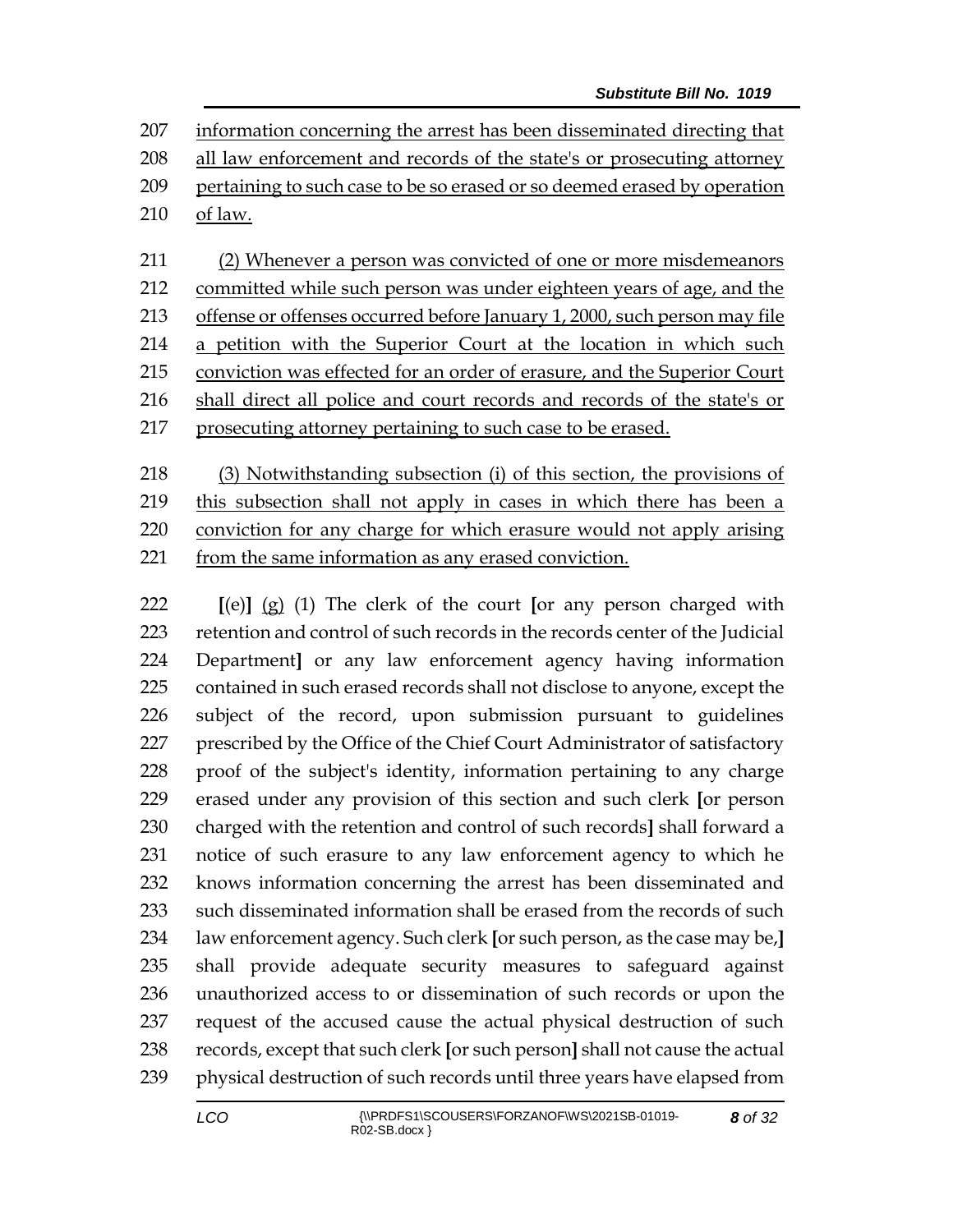the date of the final disposition of the criminal case to which such records pertain.

 **[**(2) No fee shall be charged in any court with respect to any petition under this section.**]**

 **[**(3)**]** (2) Any person who shall have been the subject of such an erasure shall be deemed to have never been arrested within the meaning of the general statutes with respect to the proceedings so erased and may so swear under oath.

 **[**(f)**]** (h) Upon motion properly brought, the court or a judge of such court, if such court is not in session, shall order disclosure of such records (1) to a defendant in an action for false arrest arising out of the proceedings so erased, or (2) to the prosecuting attorney and defense counsel in connection with any perjury charges which the prosecutor alleges may have arisen from the testimony elicited during the trial, or any false statement charges, or any proceeding held pursuant to section 53a-40b, or (3) counsel for the petitioner and the respondent in connection with any habeas corpus or other collateral civil action in which evidence pertaining to a nolled or dismissed criminal charge may become relevant. Such disclosure of such records is subject also to any records destruction program pursuant to which the records may have 260 been destroyed. The jury charge in connection with erased offenses may 261 be ordered by the judge for use by the judiciary, provided the names of the accused and the witnesses are omitted therefrom.

 **[**(g)**]** (i) The provisions of this section shall not apply to any police or court records or the records of any state's attorney or prosecuting attorney with respect to any information or indictment containing more than one count (1) while the criminal case is pending, or (2) when the criminal case is disposed of unless and until all counts are entitled to erasure in accordance with the provisions of this section, except that when the criminal case is disposed of, electronic records or portions of electronic records released to the public that reference a charge that would otherwise be entitled to erasure under this section shall be erased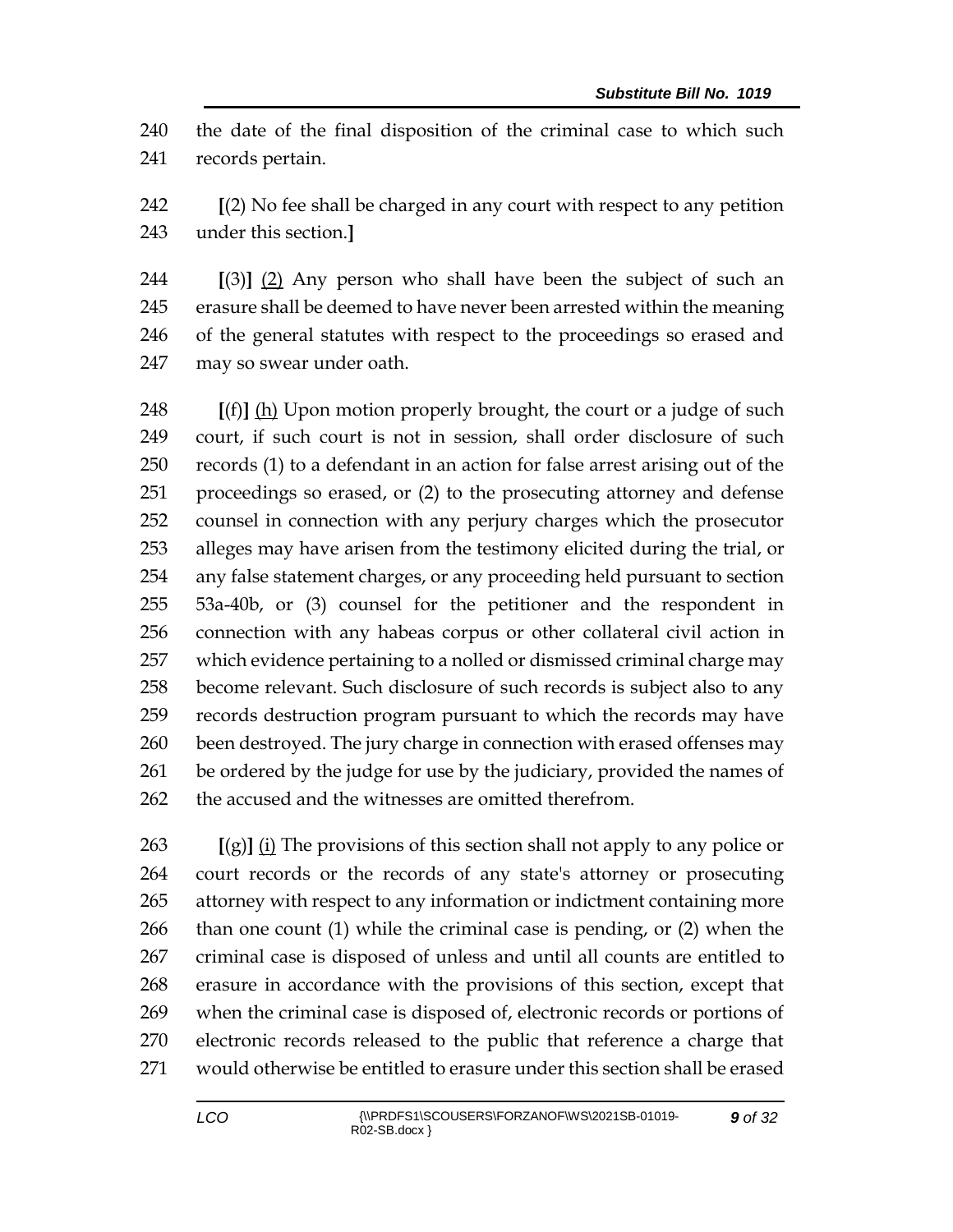in accordance with the provisions of this section. Nothing in this section shall require the erasure of any information contained in the registry of protective orders established pursuant to section 51-5c. For the purposes of this subsection, "electronic record" means any police or court record or the record of any state's attorney or prosecuting attorney that is an electronic record, as defined in section 1-267, or a computer printout.

278 (i) No fee shall be charged in any court with respect to any petition under this section.

 **[**(h)**]** (k) For the purposes of this section, "court records" shall not include a record or transcript of the proceedings made or prepared by an official court reporter, assistant court reporter or monitor.

 Sec. 4. Section 54-142d of the general statutes is repealed and the following is substituted in lieu thereof (*Effective January 1, 2023*):

 Whenever any person has been convicted of an offense in any court in this state and such offense has been decriminalized subsequent to the date of such conviction, such person may file a petition with the superior court at the location in which such conviction was effected, or with the superior court at the location having custody of the records of such conviction **[**or with the records center of the Judicial Department**]** if such conviction was in the Court of Common Pleas, Circuit Court, municipal court or by a trial justice, in the Superior Court where venue would currently exist for criminal prosecution, for an order of erasure, and the Superior Court **[**or records center of the Judicial Department**]** shall 295 immediately direct all police and court records and records of the state's or prosecuting attorney pertaining to such **[**case**]** offense to be physically destroyed.

 Sec. 5. (NEW) (*Effective January 1, 2023*) (a) The Department of Emergency Services and Public Protection, in consultation with the Judicial Branch and the Criminal Justice Information System Governing Board established pursuant to section 54-142q of the general statutes, shall develop and implement automated processes for erasure pursuant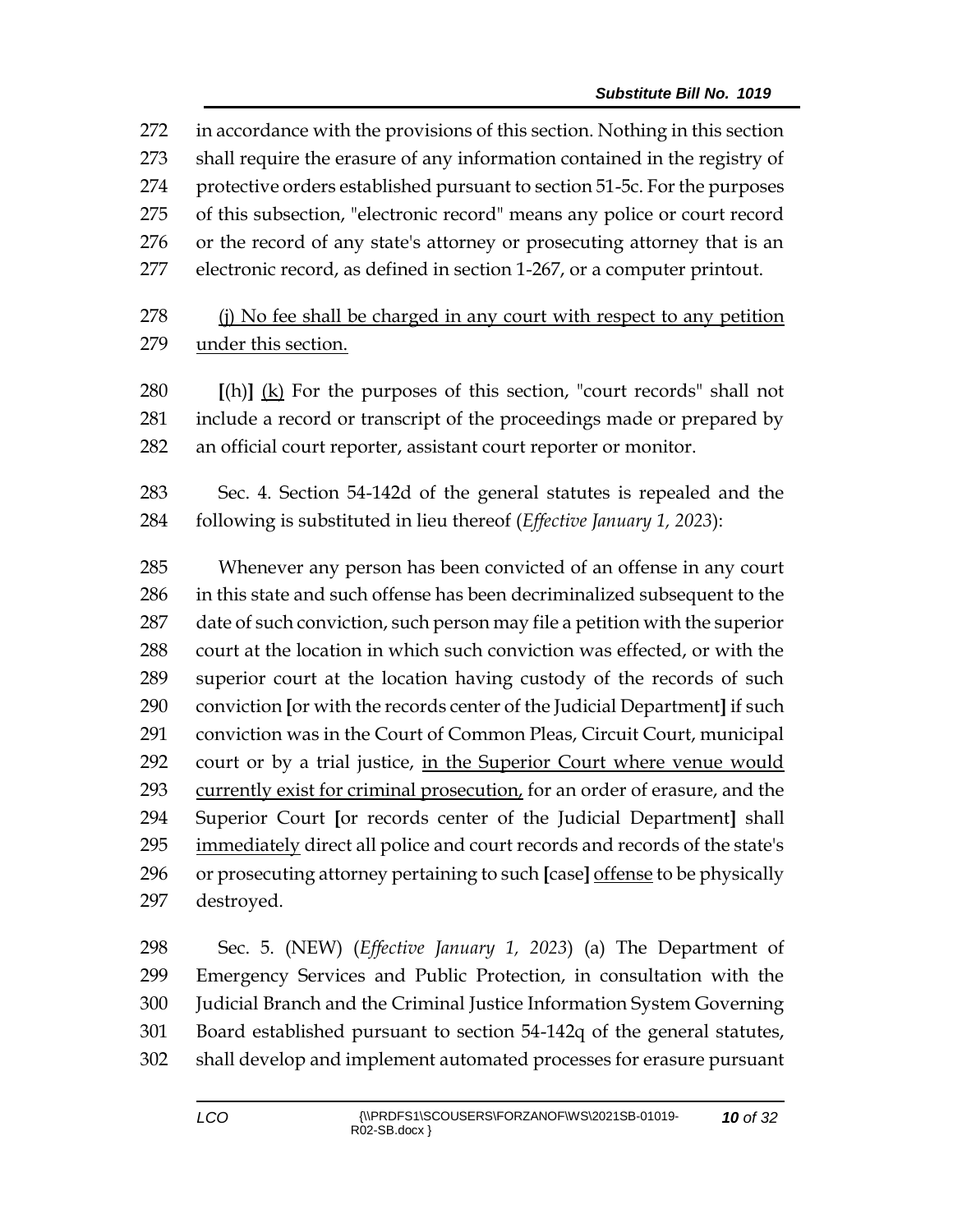to section 54-142a of the general statutes, as amended by this act.

 (b) The department may, within available appropriations, disseminate information, including posting information on its Internet web site, regarding records that are subject to erasure under the provisions of this section.

 (c) Nothing in this section shall be construed to require the destruction of paper records.

 Sec. 6. Section 54-142e of the general statutes is repealed and the following is substituted in lieu thereof (*Effective January 1, 2023*):

 (a) Notwithstanding the provisions of subsection **[**(e)**]** (g) of section 54-142a, as amended by this act, and section 54-142c, with respect to any person, including, but not limited to, a consumer reporting agency as defined in subsection (i) of section 31-51i, as amended by this act, or a background screening provider or similar data-based service or company, that purchases criminal matters of public record, as defined in said subsection (i), from the Judicial Department or any criminal justice agency pursuant to subsection (b) of section 54-142g, as amended by this act, the department shall make available to such person information concerning such criminal matters of public record that have 322 been erased pursuant to section 54-142a, as amended by this act. Such information may include docket numbers or other information that permits the person to identify and permanently delete records that have 325 been erased pursuant to section 54-142a, as amended by this act.

 (b) Each person, including, but not limited to, a consumer reporting agency or background screening provider or similar data-based service or company, that has purchased records of criminal matters of public record from the Judicial Department or any criminal justice agency shall, prior to disclosing such records, (1) purchase from the Judicial Department or such criminal justice agency, on a monthly basis or on 332 such other schedule as the Judicial Department or such criminal justice 333 agency may establish, any updated criminal matters of public record or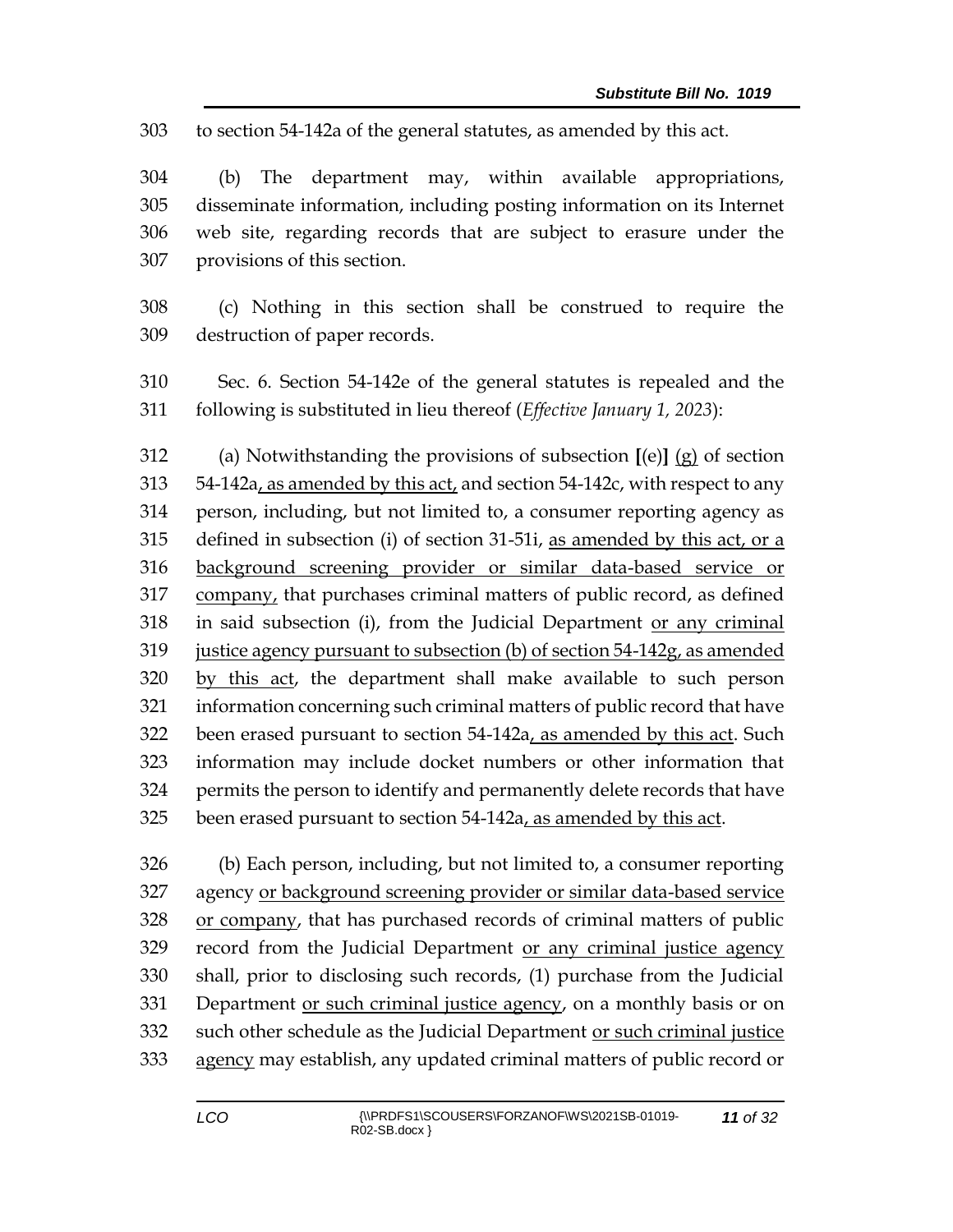information available for the purpose of complying with this section, and (2) update its records of criminal matters of public record to permanently delete such erased records not later than thirty calendar days after receipt of information on the erasure of criminal records pursuant to section 54-142a, as amended by this act. Such person shall not further disclose such erased records.

 Sec. 7. Subsection (c) of section 29-11 of the general statutes is repealed and the following is substituted in lieu thereof (*Effective July 1, 2021*):

 (c) (1) The Commissioner of Emergency Services and Public Protection shall charge the following fees for the service indicated: **[**(1)**]** (A) Name search, thirty-six dollars; **[**(2)**]** (B) fingerprint search, seventy- five dollars; **[**(3)**]** (C) personal record search, seventy-five dollars; **[**(4)**]** (D) letters of good conduct search, seventy-five dollars; **[**(5)**]** (E) bar association search, seventy-five dollars; **[**(6)**]** (F) fingerprinting, fifteen dollars; **[**(7)**]** and (G) criminal history record information search, seventy-five dollars. Except as provided in subsection (b) of this section, the provisions of this subsection shall not apply to any federal, state or municipal agency.

 (2) The commissioner may waive fees imposed under subparagraph (G) of subdivision (1) of this subsection for any applicant requesting a criminal history record information search for the purpose of applying for a pardon authorized pursuant to section 54-124a, as amended by this 357 act, provided such applicant completes a form prescribed by the Department of Emergency Services and Public Protection representing such person's indigency.

 Sec. 8. Subsection (d) of section 54-142k of the general statutes is repealed and the following is substituted in lieu thereof (*Effective January 1, 2023*):

 (d) Nonconviction information shall be available to the subject of the information and to the subject's attorney pursuant to this subsection and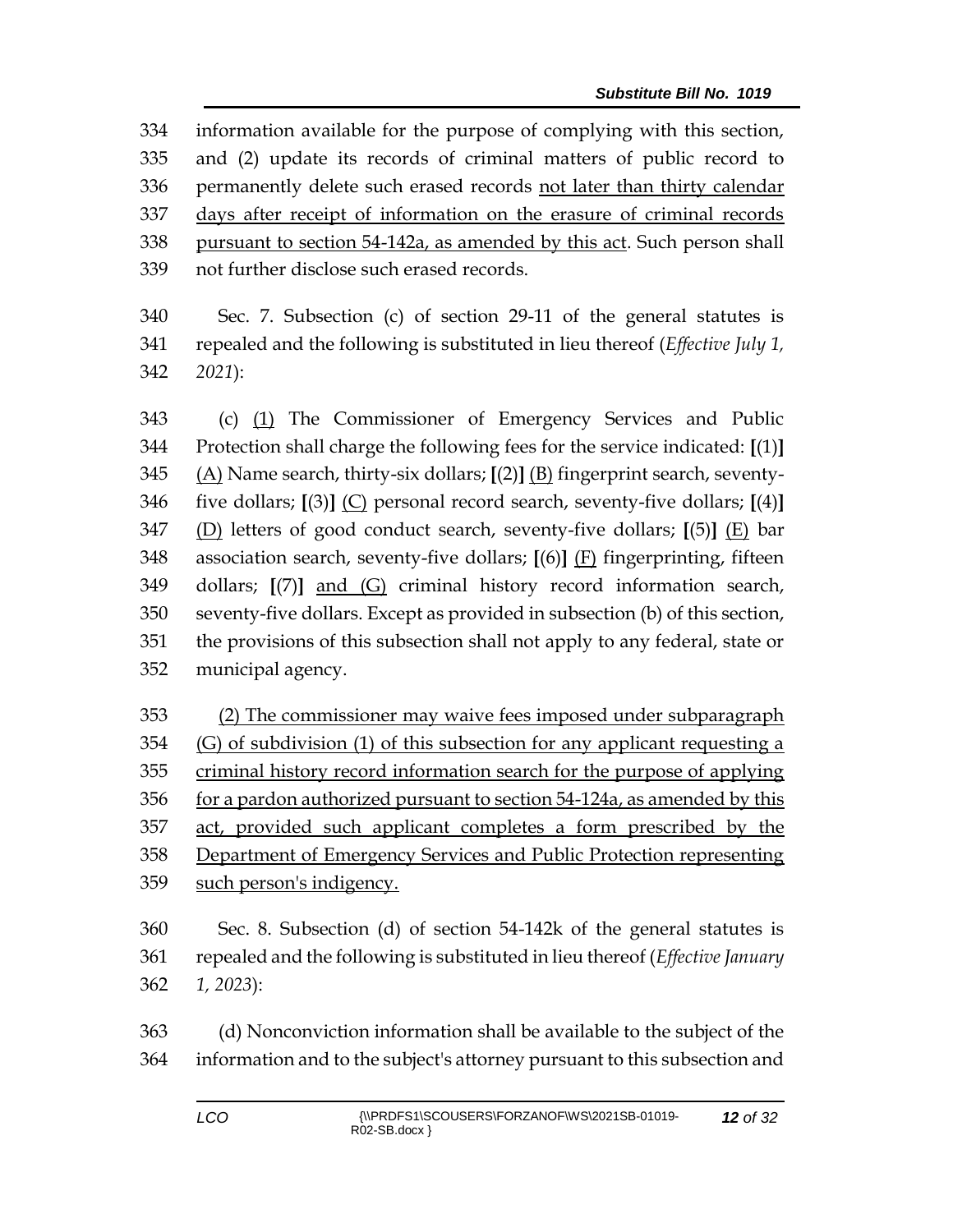subsection (e) of this section. Any person shall, upon satisfactory proof of the person's identity, be entitled to inspect, for purposes of verification and correction, any nonconviction information relating to the person and upon the person's request shall be given a computer printout or photocopy of such information for which a reasonable fee may be charged, provided no erased record may be released except as provided in subsection **[**(f)**]** (h) of section 54-142a, as amended by this act. Before releasing any exact reproductions of nonconviction information to the subject of the information, the agency holding such information may remove all personal identifying information from such reproductions.

 Sec. 9. (NEW) (*Effective January 1, 2023*) For purposes of this section, sections 11, 12 and 16 to 24, inclusive, of this act and section 26 of this act, sections 8-265c and 8-315 of the general statutes, as amended by this act, subsection (b) of section 10a-6 of the general statutes, as amended by this act, and sections 31-51i, 38a-358, 38a-447, 46a-74, 46a-79, 46a-80 and 46a-81 of the general statutes, as amended by this act:

 (1) "Commission" means the Commission on Human Rights and Opportunities created by section 46a-52 of the general statutes;

 (2) "Criminal history record information" means court records and information obtained from the Judicial Department or any criminal justice agency relating to arrests, releases, detentions, indictments, informations or other formal criminal charges or any events and outcomes arising from those arrests, releases, detentions, including pleas, trials, sentences, appeals, incarcerations, correctional supervision, paroles and releases, outstanding judgments and any other conviction information, as defined in [section 54-142g](https://1.next.westlaw.com/Link/Document/FullText?findType=L&pubNum=1000264&cite=CTSTS54-142G&originatingDoc=ND7547DF0547E11E6A483DFBDA551E575&refType=LQ&originationContext=document&transitionType=DocumentItem&contextData=(sc.Search)) of the general statutes, as amended by this act;

 (3) "Employer" includes the state and all political subdivisions of the state and means any person or employer with one or more persons in such person's or employer's employ;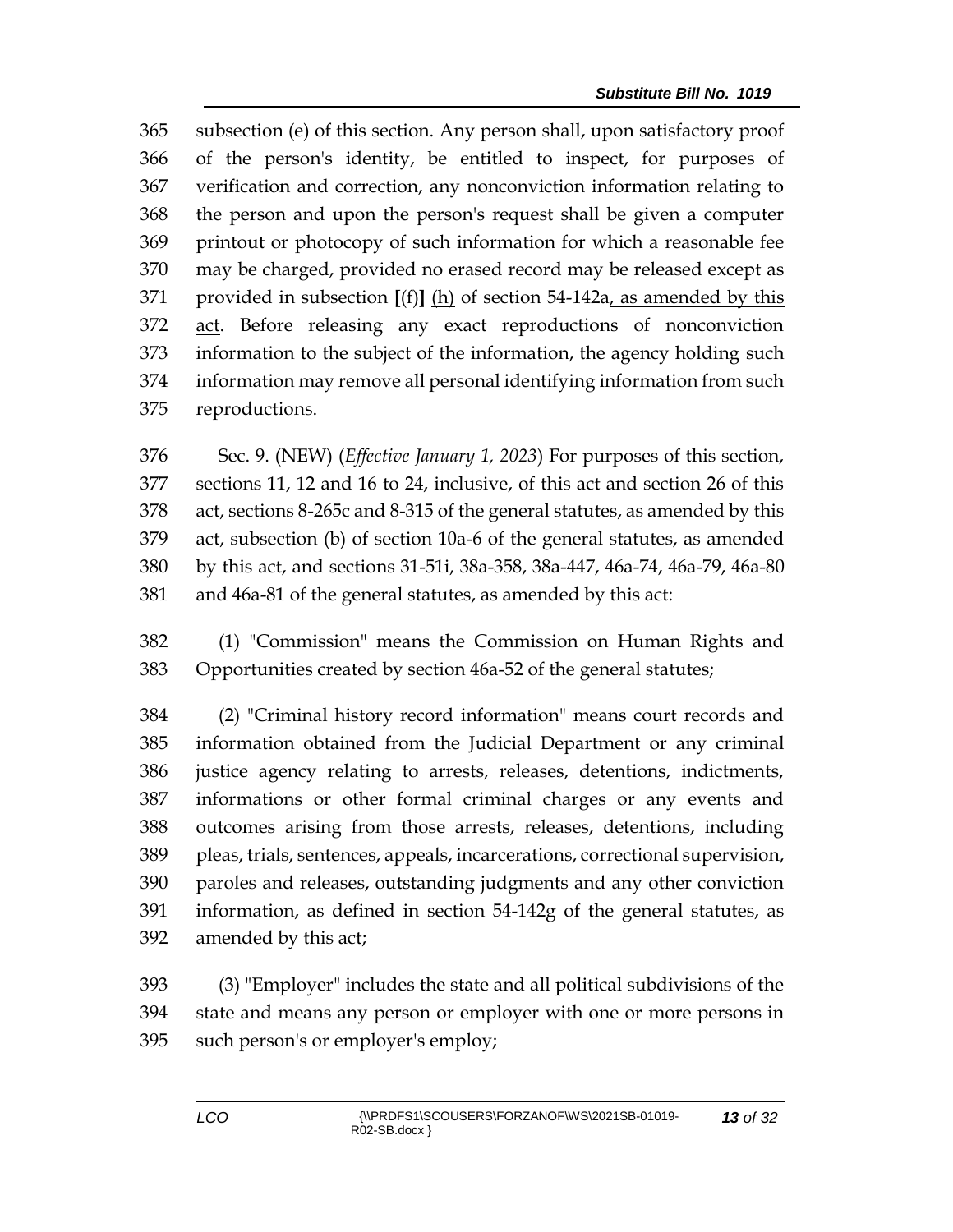(4) "Erased criminal history record information" means (A) criminal history record information that has been erased pursuant to section 54- 142a of the general statutes, as amended by this act, or section 54-76o of the general statutes, or any other provision of the general statutes or other operation of law; (B) information relating to persons granted youthful offender status pursuant to section 46b-146 of the general statutes; and (C) continuances of a criminal case that are more than thirteen months old; and

 (5) "Place of public accommodation, resort or amusement" means any establishment that caters or offers its services or facilities or goods to the general public, including, but not limited to, any commercial property or building lot on which it is intended that a commercial building will be constructed or offered for sale or rent.

 Sec. 10. Subdivisions (7) and (8) of section 46a-51 of the general statutes are repealed and the following is substituted in lieu thereof (*Effective January 1, 2023*):

 (7) "Discriminatory employment practice" means any discriminatory practice specified in subsection (b), (d), (e) or (f) of section 31-51i, as amended by this act, or section 46a-60 or 46a-81c;

 (8) "Discriminatory practice" means a violation of section 4a-60, 4a- 60a, 4a-60g, 31-40y, subsection (b) of section 31-51i, as amended by this act, subsection (d), (e) or (f) of section 31-51i, as amended by this act, subparagraph (C) of subdivision (15) of section 46a-54, subdivisions (16) and (17) of section 46a-54, section 46a-58, 46a-59, 46a-60, 46a-64, 46a-64c, 46a-66, 46a-68, 46a-68c to 46a-68f, inclusive, or 46a-70 to 46a-78, inclusive, subsection (a) of section 46a-80, as amended by this act, or sections 46a-81b to 46a-81o, inclusive, and sections 11, 12, 16, 17, 23, 24 and section 26 of this act;

 Sec. 11. (NEW) (*Effective October 1, 2021*) On and after January 1, 2023, it shall be a discriminatory practice for any person to subject, or cause to be subjected, any other person to the deprivation of any rights,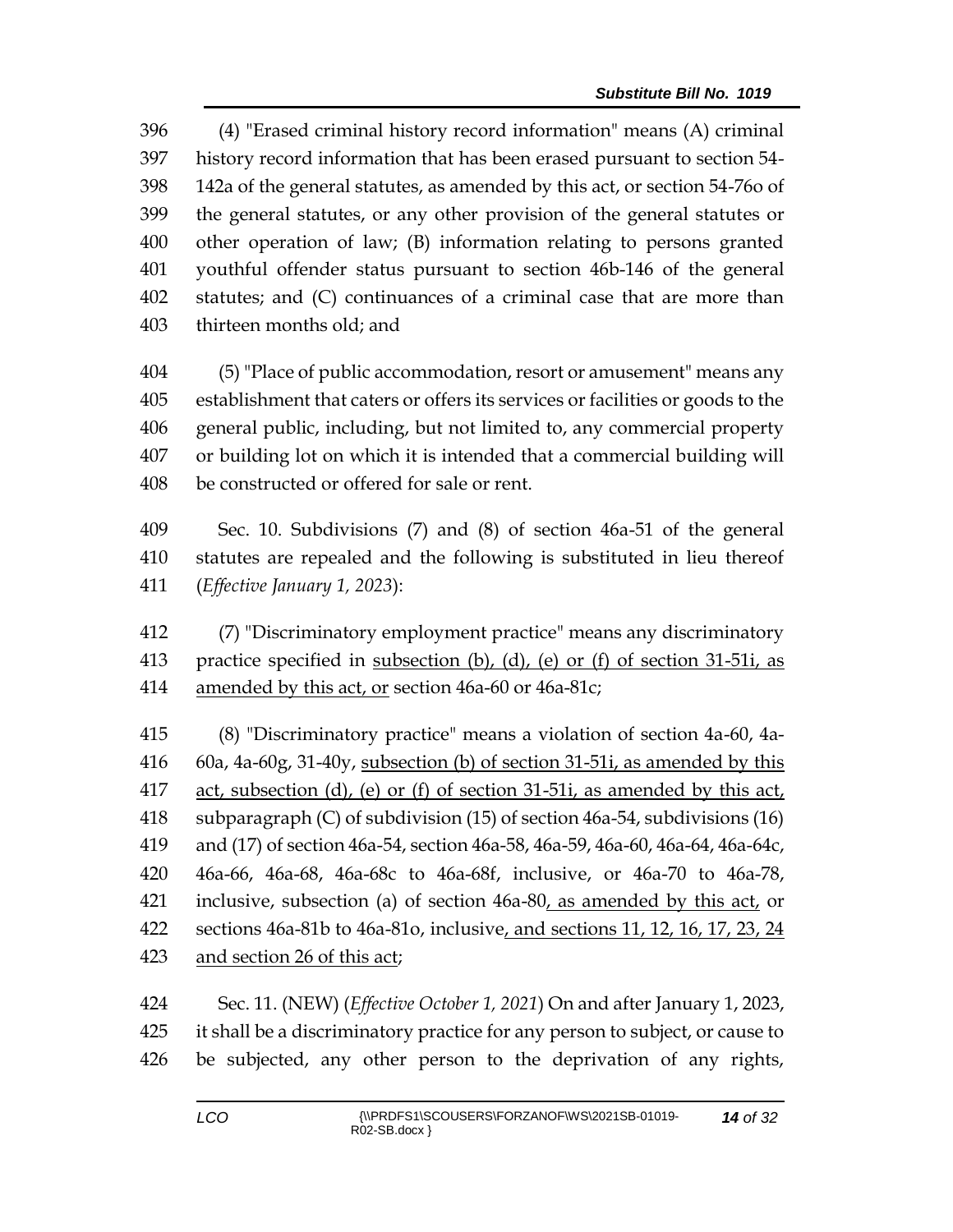privileges or immunities, secured or protected by the Constitution or laws of this state or of the United States, on account of a person's erased criminal history record information.

 Sec. 12. (NEW) (*Effective October 1, 2021*) (a) On and after January 1, 2023, it shall be a discriminatory practice:

 (1) To refuse to sell or rent after the making of a bona fide offer, or to refuse to negotiate for the sale or rental of, or otherwise make unavailable or deny, a dwelling to any person on the basis of the erased criminal history record information of (A) such buyer or renter, (B) a person residing in or intending to reside in such dwelling after it is so sold, rented or made available, or (C) any person associated with such buyer or renter;

 (2) To discriminate against any person in the terms, conditions or privileges of the sale or rental of a dwelling, or in the provision of services or facilities in connection therewith, on the basis of the erased criminal history record information of (A) such buyer or renter, (B) a person residing in or intending to reside in such dwelling after it is so 444 sold, rented or made available, or (C) any person associated with such buyer or renter;

 (3) To make, print or publish, or cause to be made, printed or published any notice, statement or advertisement, with respect to the sale or rental of a dwelling that indicates any preference, limitation or discrimination, or to intend to make any such preference, limitation or discrimination, based on the erased criminal history record information of (A) a potential buyer or renter, (B) a person intending to reside in such dwelling after it is sold, rented or made available, or (C) any person associated with such potential buyer or renter;

 (4) To represent to any person that any dwelling is not available for inspection, sale or rental when such dwelling is in fact so available, on the basis of the erased criminal history record information of (A) a potential buyer or renter, (B) a person intending to reside in such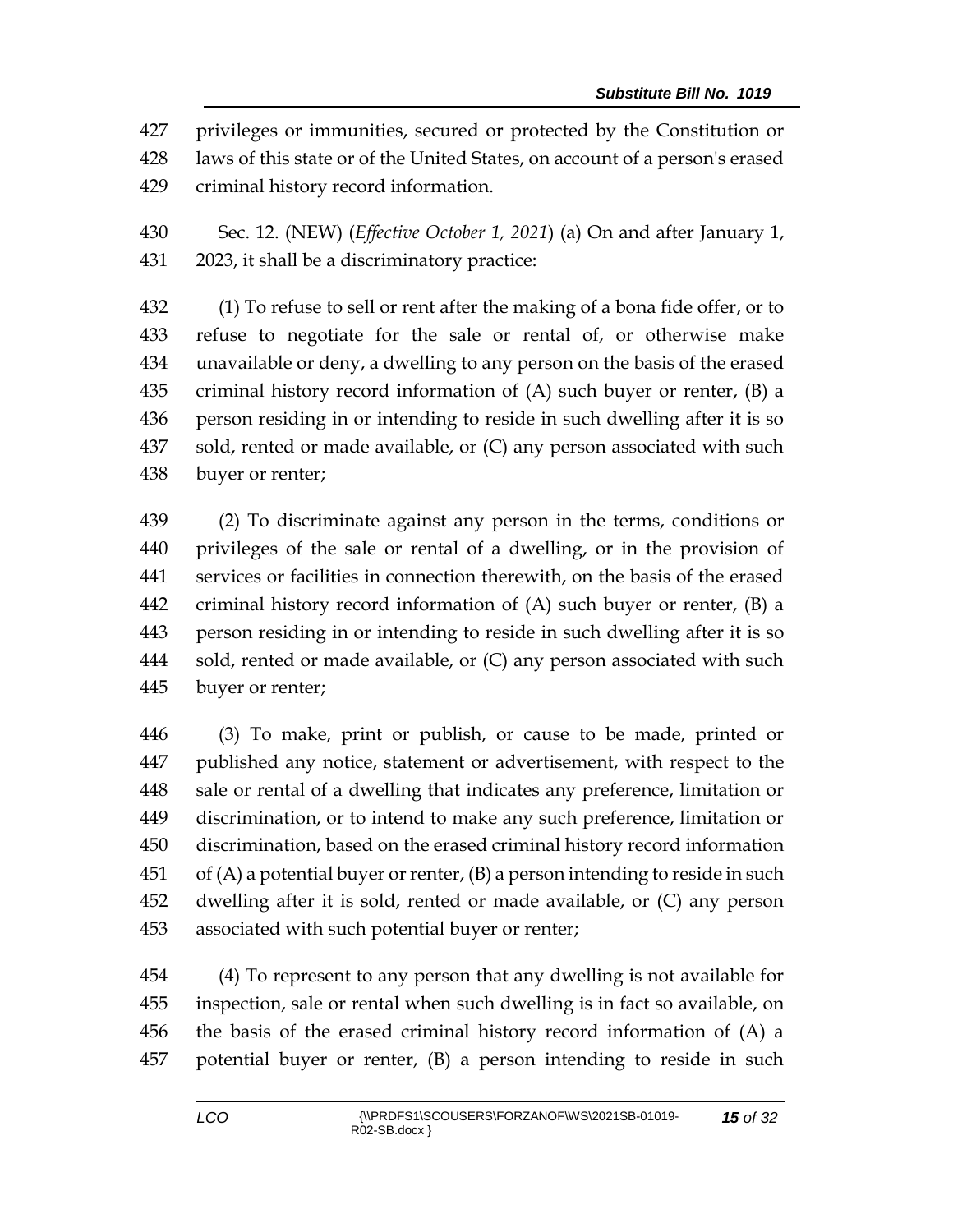dwelling after it is so sold, rented or made available, or (C) any person associated with such potential buyer or renter;

 (5) For profit, to induce or attempt to induce any person to sell or rent any dwelling by representations regarding the entry or prospective entry into the neighborhood of a person or persons with erased criminal history record information;

 (6) For any person or other entity engaging in residential real estate- related transactions to discriminate against any person in making available such a transaction, or in the terms or conditions of such a transaction, on the basis of the erased criminal history record information of (A) the other party in the transaction, (B) a person residing in or intending to reside in a dwelling with such other party, or (C) any person associated with such other party;

 (7) To deny any person access to or membership or participation in any multiple-listing service, real estate brokers' organization or other service, organization or facility relating to the business of selling or renting dwellings, or to discriminate against that person in the terms or conditions of such access, membership or participation, on account of that person's erased criminal history record information; or

 (8) To coerce, intimidate, threaten or interfere with any person in the exercise or enjoyment of, or on account of that person having exercised or enjoyed, or on account of that person having aided or encouraged any other person in the exercise or enjoyment of, any right granted or protected by this section.

 (b) The provisions of this section shall not apply to (1) the rental of a room or rooms in a unit in a dwelling if the owner actually maintains and occupies part of such unit as the owner's residence, or (2) a unit in a dwelling containing not more than four units if the owner actually maintains and occupies one of such other units as the owner's residence.

 (c) Nothing in this section limits the applicability of any reasonable state statute or municipal ordinance restricting the maximum number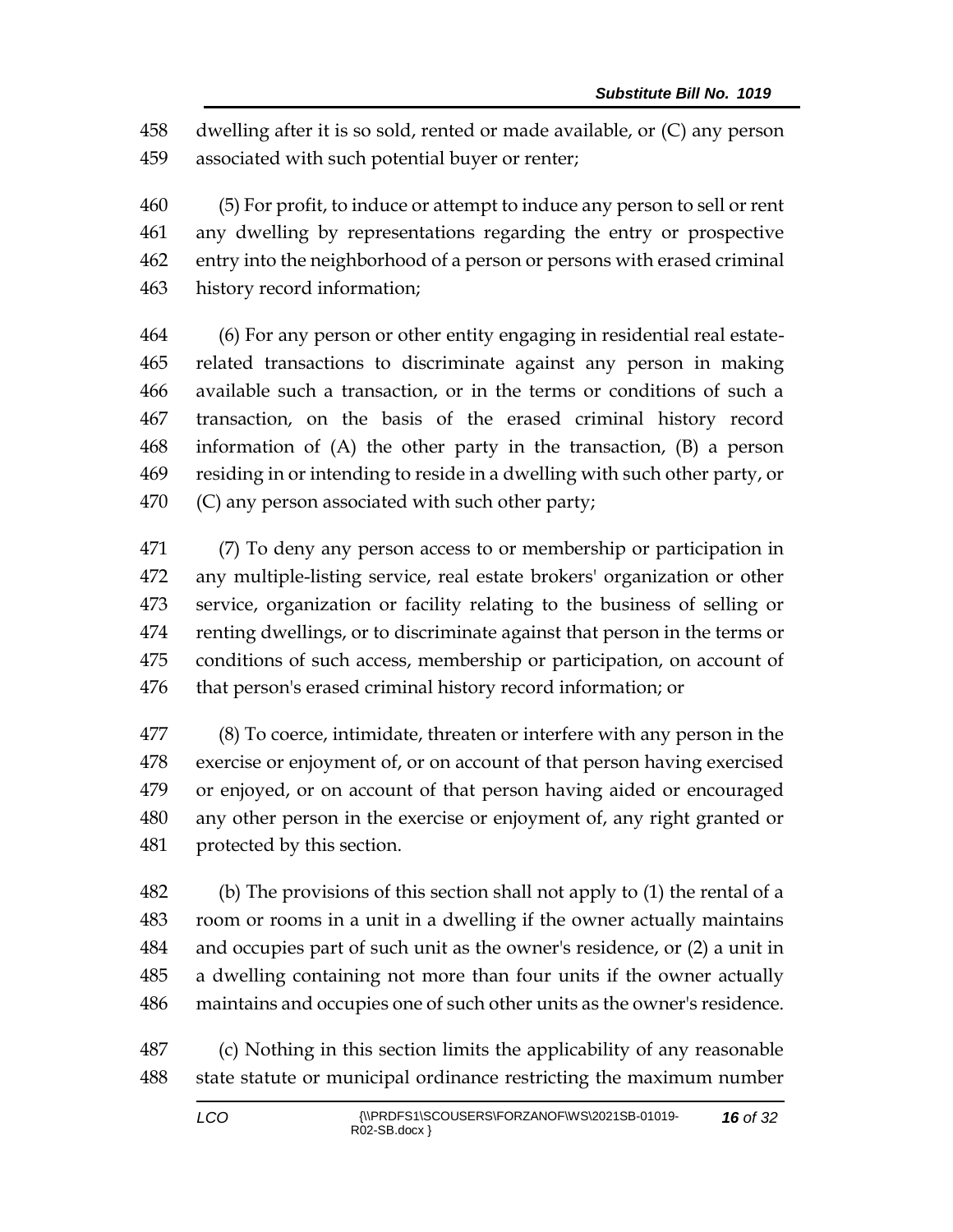of persons permitted to occupy a dwelling.

- (d) Nothing in this section prohibits a person engaged in the business of furnishing appraisals of real property to take into consideration
- factors other than a person's erased criminal history record.
- Sec. 13. Section 8-265c of the general statutes is repealed and the following is substituted in lieu thereof (*Effective January 1, 2023*):

 The authority shall require that occupancy of all housing financed or otherwise assisted under this chapter be open to all persons regardless of race, creed, color, national origin or ancestry, sex or gender identity or expression or erased criminal history record information, as defined in section 9 of this act, and that the contractors and subcontractors engaged in the construction or rehabilitation of such housing shall take affirmative action to provide equal opportunity for employment without discrimination as to race, creed, color, national origin or ancestry, sex, **[**or**]** gender identity or expression or erased criminal history record information.

 Sec. 14. Section 8-315 of the general statutes is repealed and the following is substituted in lieu thereof (*Effective January 1, 2023*):

 The municipality shall take all necessary steps to insure that occupancy of all housing financed or otherwise assisted pursuant to this chapter be open to all persons regardless of race, creed, color, national origin or ancestry, sex, gender identity or expression, age, **[**or**]** physical disability or erased criminal history record information, as defined in section 9 of this act.

 Sec. 15. Section 31-51i of the general statutes is repealed and the following is substituted in lieu thereof (*Effective January 1, 2023*):

 (a) For the purposes of this section, "employer" means **[**any person engaged in business who has one or more employees, including the state or any political subdivision of the state**]** employer, as defined in section 9 of this act.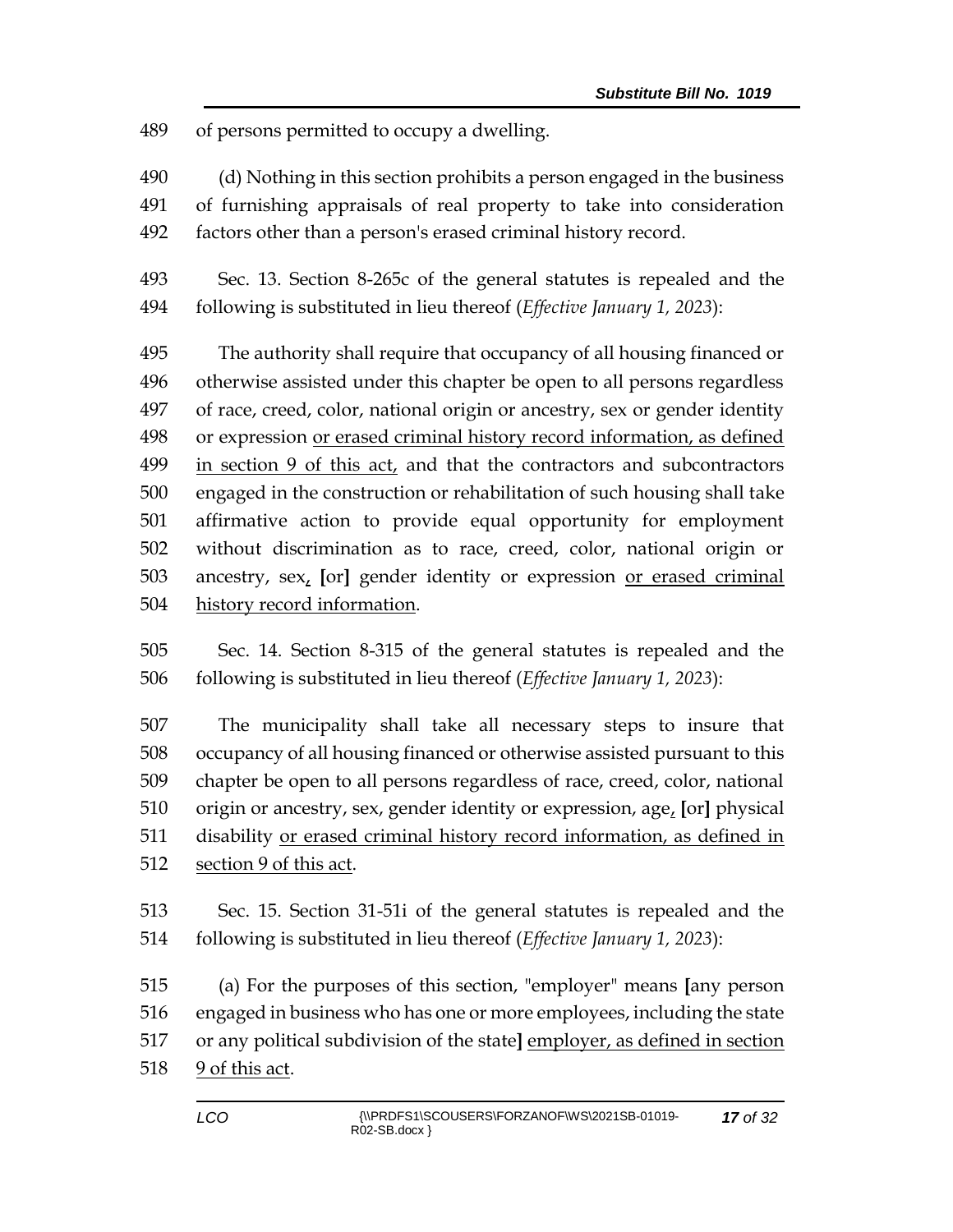(b) No employer shall inquire about a prospective employee's prior arrests, criminal charges or convictions on an initial employment application, unless (1) the employer is required to do so by an applicable state or federal law, or (2) a security or fidelity bond or an equivalent bond is required for the position for which the prospective employee is seeking employment.

 (c) No employer or employer's agent, representative or designee may require an employee or prospective employee to disclose the existence of **[**any arrest, criminal charge or conviction, the records of which have been erased pursuant to section 46b-146, 54-76o or 54-142a**]** erased criminal history record information, as defined in section 9 of this act.

 (d) An employment application form that contains any question concerning the criminal history of the applicant shall contain a notice, in clear and conspicuous language: (1) That the applicant is not required to disclose the existence of any **[**arrest, criminal charge or conviction, the records of which have been erased pursuant to section 46b-146, 54-76o or 54-142a**]** erased criminal history record information, (2) that **[**criminal records subject to erasure pursuant to section 46b-146, 54-76o or 54-142a**]** 537 erased criminal history record information are records pertaining to a finding of delinquency or that a child was a member of a family with service needs, an adjudication as a youthful offender, a criminal charge that has been dismissed or nolled, a criminal charge for which the person has been found not guilty or a conviction for which the person received an absolute pardon or criminal records that are erased 543 pursuant to statute or by other operation of law, and (3) that any person **[**whose criminal records have been erased pursuant to section 46b-146, 54-76o or 54-142a**]** with erased criminal history record information shall be deemed to have never been arrested within the meaning of the general statutes with respect to the proceedings so erased and may so swear under oath.

 (e) No employer or employer's agent, representative or designee shall deny employment to a prospective employee solely on the basis that the prospective employee **[**had a prior arrest, criminal charge or conviction,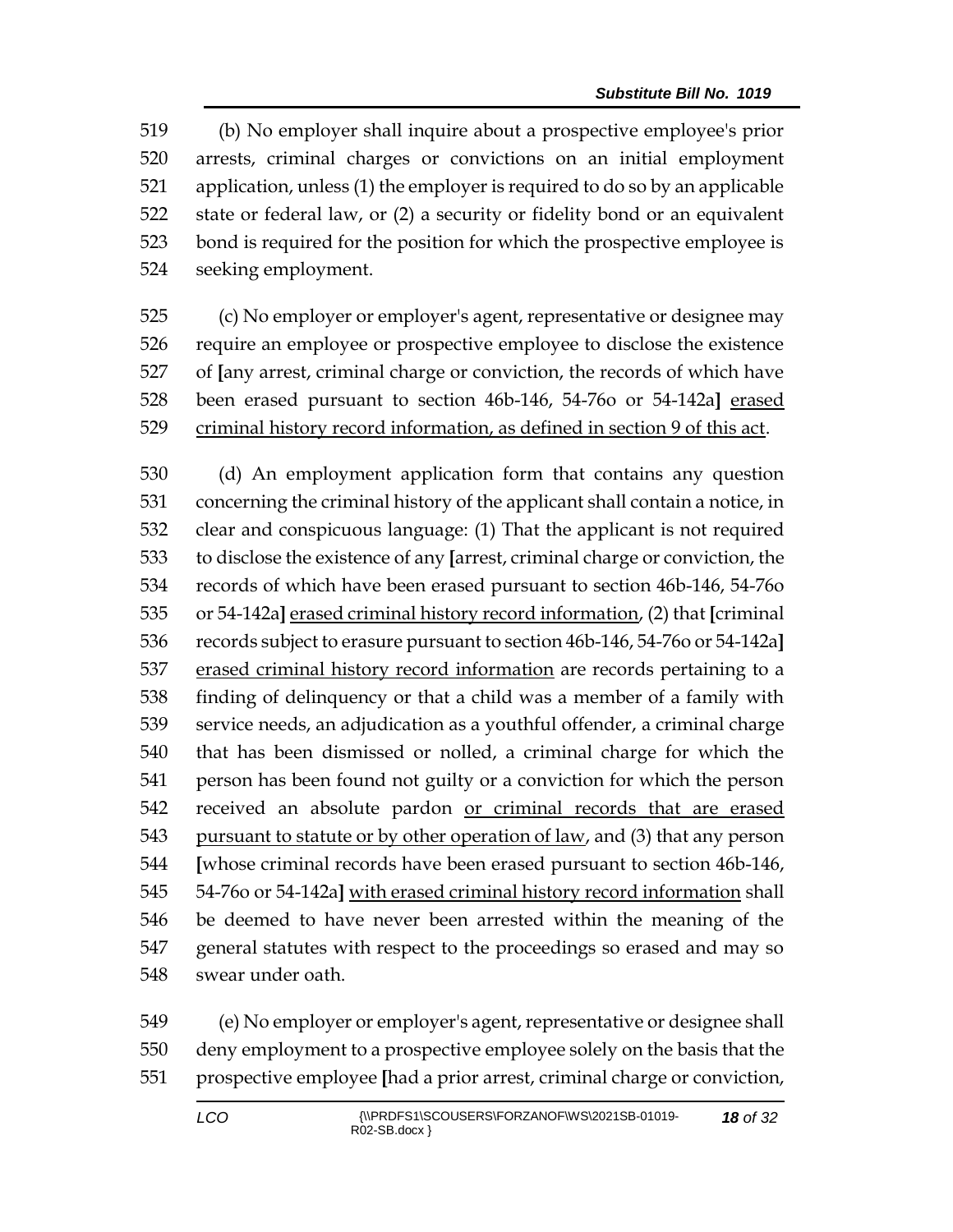the records of which have been erased pursuant to section 46b-146, 54- 76o or 54-142a**]** has erased criminal history record information or that the prospective employee had a prior conviction for which the prospective employee has received a provisional pardon or certificate of 556 rehabilitation pursuant to section 54-130a, as amended by this act, or a certificate of rehabilitation pursuant to section 54-108f.

 (f) No employer or employer's agent, representative or designee shall discharge, or cause to be discharged, or in any manner discriminate against, any employee solely on the basis that the employee **[**had, prior to being employed by such employer, an arrest, criminal charge or conviction, the records of which have been erased pursuant to section 46b-146, 54-76o or 54-142a**]** has erased criminal history record information or that the employee had, prior to being employed by such employer, a prior conviction for which the employee has received a provisional pardon or certificate of rehabilitation pursuant to section 54- 130a, as amended by this act, or a certificate of rehabilitation pursuant to section 54-108f.

 (g) The portion of an employment application form that contains information concerning the criminal history record of an applicant or employee shall only be available to the members of the personnel department of the company, firm or corporation or, if the company, firm or corporation does not have a personnel department, the person in charge of employment, and to any employee or member of the company, firm or corporation, or an agent of such employee or member, involved in the interviewing of the applicant.

 (h) Notwithstanding the provisions of subsection (g) of this section, the portion of an employment application form that contains information concerning the criminal history record of an applicant or employee may be made available as necessary to persons other than 581 those specified in said subsection  $(g)$  by:

 (1) A broker-dealer or investment adviser registered under chapter 672a in connection with (A) the possible or actual filing of, or the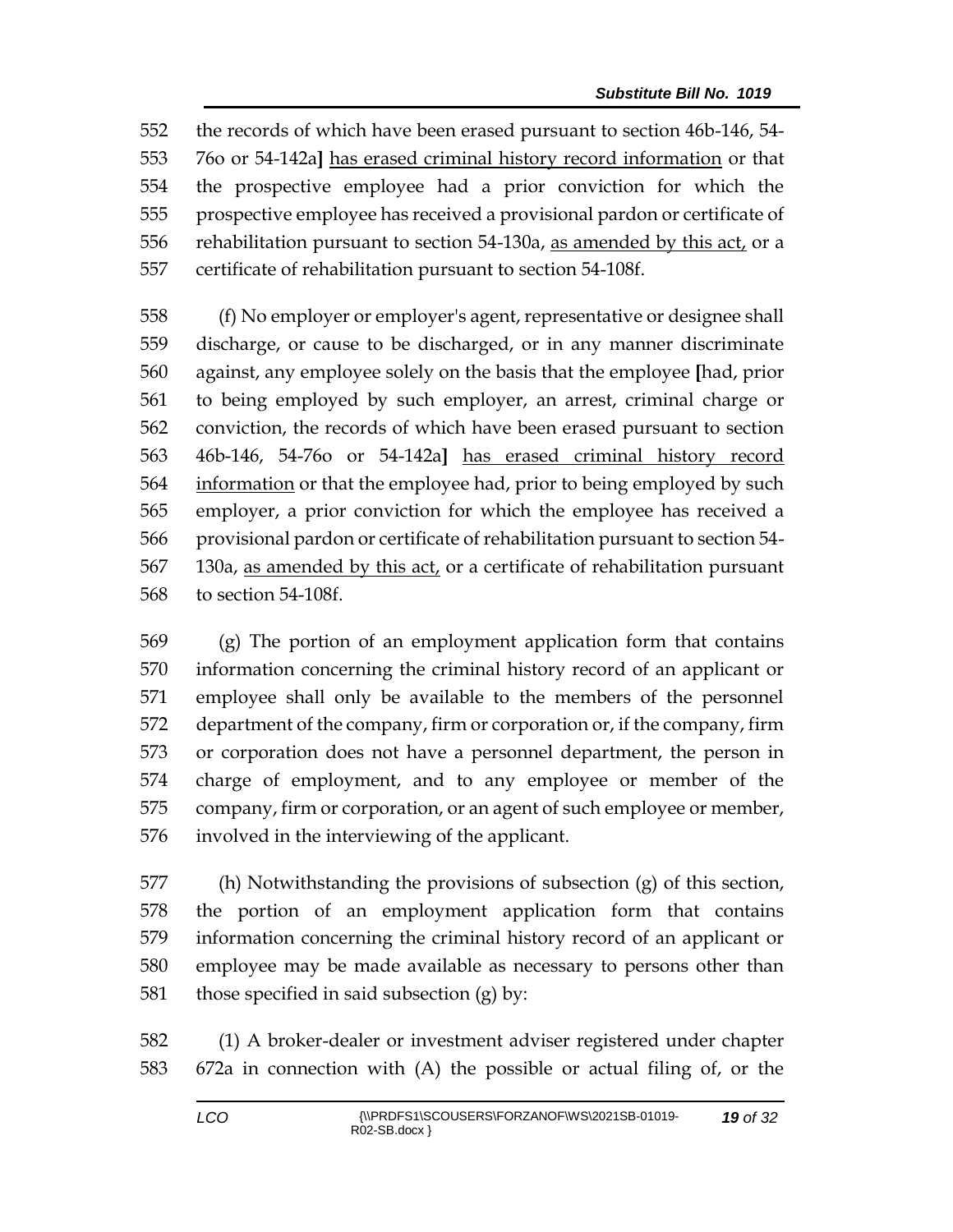collection or retention of information contained in, a form U-4 Uniform Application for Securities Industry Registration or Transfer, (B) the compliance responsibilities of such broker-dealer or investment adviser under state or federal law, or (C) the applicable rules of self-regulatory organizations promulgated in accordance with federal law;

 (2) An insured depository institution in connection with (A) the management of risks related to safety and soundness, security or privacy of such institution, (B) any waiver that may possibly or actually be sought by such institution pursuant to section 19 of the Federal Deposit Insurance Act, 12 USC 1829(a), (C) the possible or actual obtaining by such institution of any security or fidelity bond, or (D) the compliance responsibilities of such institution under state or federal law; and

 (3) An insurance producer licensed under chapter 701a in connection with (A) the management of risks related to security or privacy of such insurance producer, or (B) the compliance responsibilities of such insurance producer under state or federal law.

 (i) (1) For the purposes of this subsection: (A) "Consumer reporting agency" means any person who regularly engages, in whole or in part, in the practice of assembling or preparing consumer reports for a fee, which reports compile and report items of information on consumers that are matters of public record and are likely to have an adverse effect on a consumer's ability to obtain employment, but does not include any public agency; (B) "consumer report" means any written, oral or other communication of information bearing on an individual's credit worthiness, credit standing, credit capacity, character, general reputation, personal characteristics or mode of living; and (C) "criminal matters of public record" means information obtained from the Judicial Department or any criminal justice agency, as defined in section 54- 142g, as amended by this act, relating to arrests, indictments, convictions, outstanding judgments **[**,**]** and any other conviction information, as defined in section 54-142g, as amended by this act.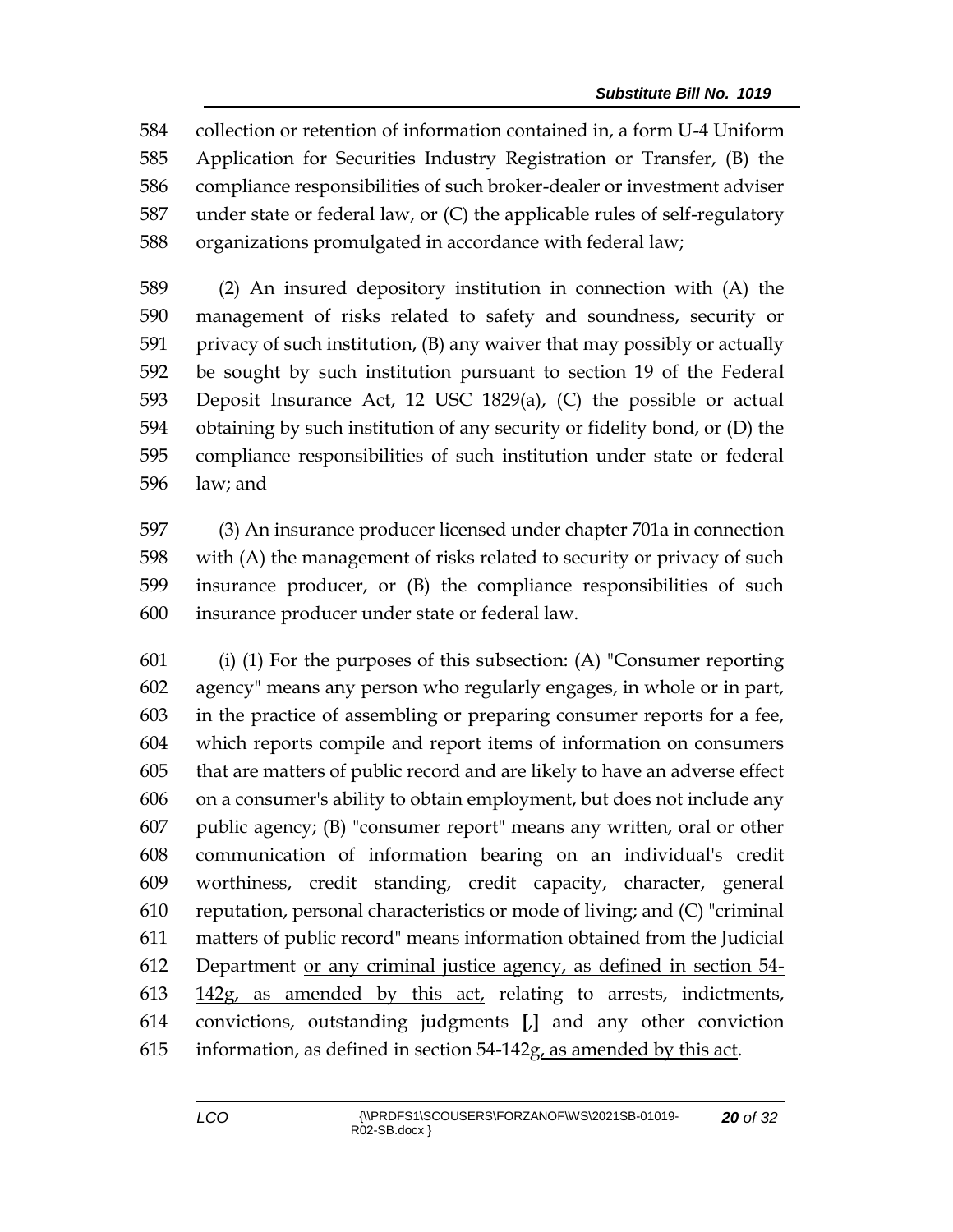(2) Each consumer reporting agency that issues a consumer report that is used or is expected to be used for employment purposes and that includes in such report criminal matters of public record concerning the consumer shall:

 (A) At the time the consumer reporting agency issues such consumer report to a person other than the consumer who is the subject of the report, provide the consumer who is the subject of the consumer report (i) notice that the consumer reporting agency is reporting criminal matters of public record, and (ii) the name and address of the person to whom such consumer report is being issued;

 (B) Maintain procedures designed to ensure that any criminal matter of public record reported is complete and up-to-date as of the date the consumer report is issued, which procedures shall, at a minimum, 629 conform to the requirements set forth in section  $54-142e<sub>L</sub>$  as amended by this act.

 (3) This subsection shall not apply in the case of an agency or department of the United States government seeking to obtain and use a consumer report for employment purposes if the head of the agency or department makes a written finding pursuant to 15 USC  $1681b(b)(4)(A)$ .

 (j) An employee or prospective employee may file a complaint with the Labor Commissioner alleging an employer's violation of subsection 638 (a), (c), (g), (h) or (i) of this section. For any alleged violation by an employer of subsection (b), (d), (e) or (f) of this section, an employee or prospective employee may file a complaint with the Commission on Human Rights and Opportunities pursuant to section 46a-82 or may bring an action in the Superior Court against the employer for violating this section for declaratory or injunctive relief, damages or any other remedy available under law, at the sole election of the employee or prospective employee.

Sec. 16. (NEW) (*Effective October 1, 2021*) On and after January 1, 2023,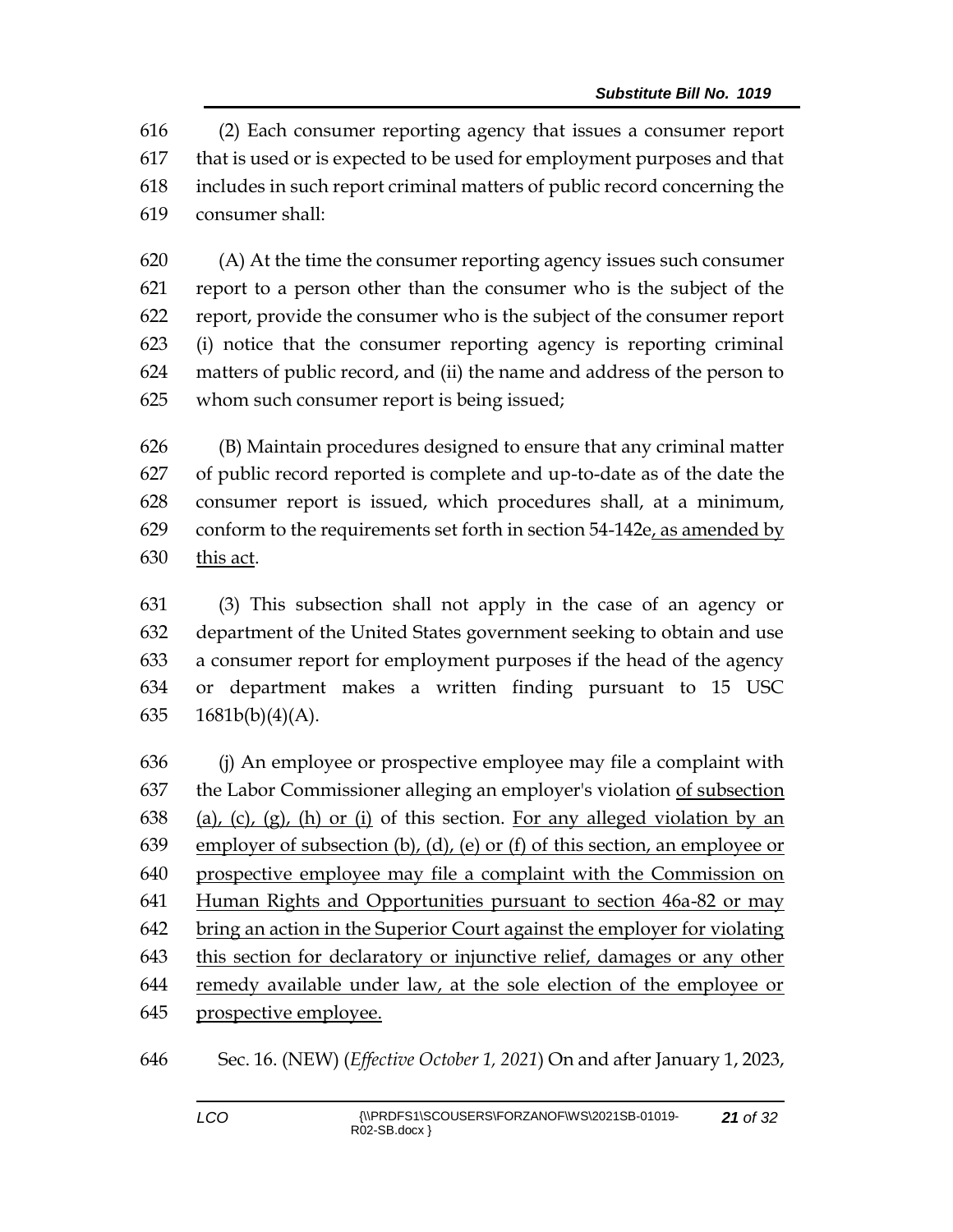it shall be a discriminatory practice for: (1) An employer or employer's agent, representative or designee to discriminate against that person in compensation or in terms, conditions or privileges of employment on the basis of that person's erased criminal history record information, (2) any employment agency to fail or refuse to classify properly or refer for employment or otherwise to discriminate against any person on the basis of that person's erased criminal history record information, (3) a labor organization, on the basis of the erased criminal history record information of any person, to exclude from full membership rights or to expel from its membership that person or to discriminate in any way against any of its members or against any employer or any individual employed by an employer, or (4) any person, employer, employment agency or labor organization, to advertise employment opportunities in such a manner as to restrict such employment so as to discriminate against persons on the basis of their erased criminal history record information.

 Sec. 17. (NEW) (*Effective October 1, 2021*) (a) On and after January 1, 2023, it shall be a discriminatory practice for any association, board or other organization the principal purpose of which is the furtherance of the professional or occupational interests of its members, whose profession, trade or occupation requires a state license, to refuse to accept a person as a member of such association, board or organization solely on the basis of that person's erased criminal history record information.

 (b) Any association, board or other organization that violates the provisions of this section shall be fined not less than one hundred dollars or more than five hundred dollars.

 Sec. 18. (NEW) (*Effective October 1, 2021*) On and after January 1, 2023, state officials and supervisory personnel shall recruit, appoint, assign, train, evaluate and promote state personnel on the basis of merit and qualifications, without regard for erased criminal history record information.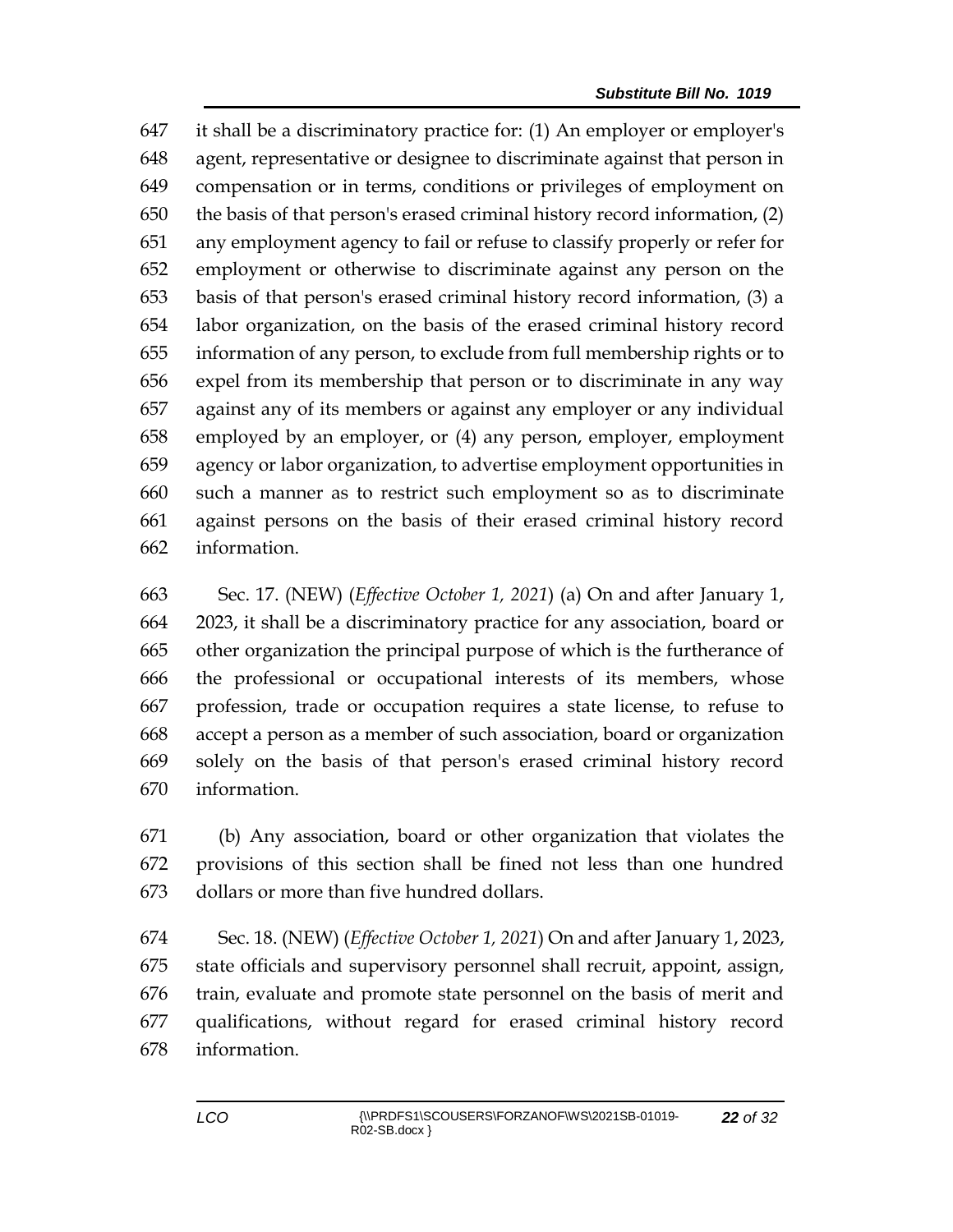Sec. 19. (NEW) (*Effective October 1, 2021*) On and after January 1, 2023, no state department, board or agency may grant, deny or revoke the license or charter of any person on the basis of that person's erased criminal history record information, except that the Department of Motor Vehicles may consider erased criminal history record information to the extent required by 49 CFR 384, as amended from time to time.

 Sec. 20. (NEW) (*Effective October 1, 2021*) On and after January 1, 2023, all educational, counseling and vocational guidance programs and all apprenticeship and on-the-job training programs of state agencies, or in which state agencies participate, shall be open to all qualified persons, without regard to a person's erased criminal history record information.

 Sec. 21. (NEW) (*Effective October 1, 2021*) On and after January 1, 2023, erased criminal history record information shall not be considered as a limiting factor in state-administered programs involving the distribution of funds to qualify applicants for benefits authorized by law.

 Sec. 22. (NEW) (*Effective October 1, 2021*) On and after January 1, 2023, services of every state agency shall be performed without discrimination on the basis of erased criminal history record information.

 Sec. 23. (NEW) (*Effective October 1, 2021*) On and after January 1, 2023, it shall be a discriminatory practice to:

 (1) Deny any person within the jurisdiction of this state full and equal accommodations in any place of public accommodation, resort or amusement on the basis of that person's erased criminal history record information, subject only to the conditions and limitations established by law and applicable alike to all persons; or

 (2) Discriminate, segregate or separate on account of erased criminal history record information.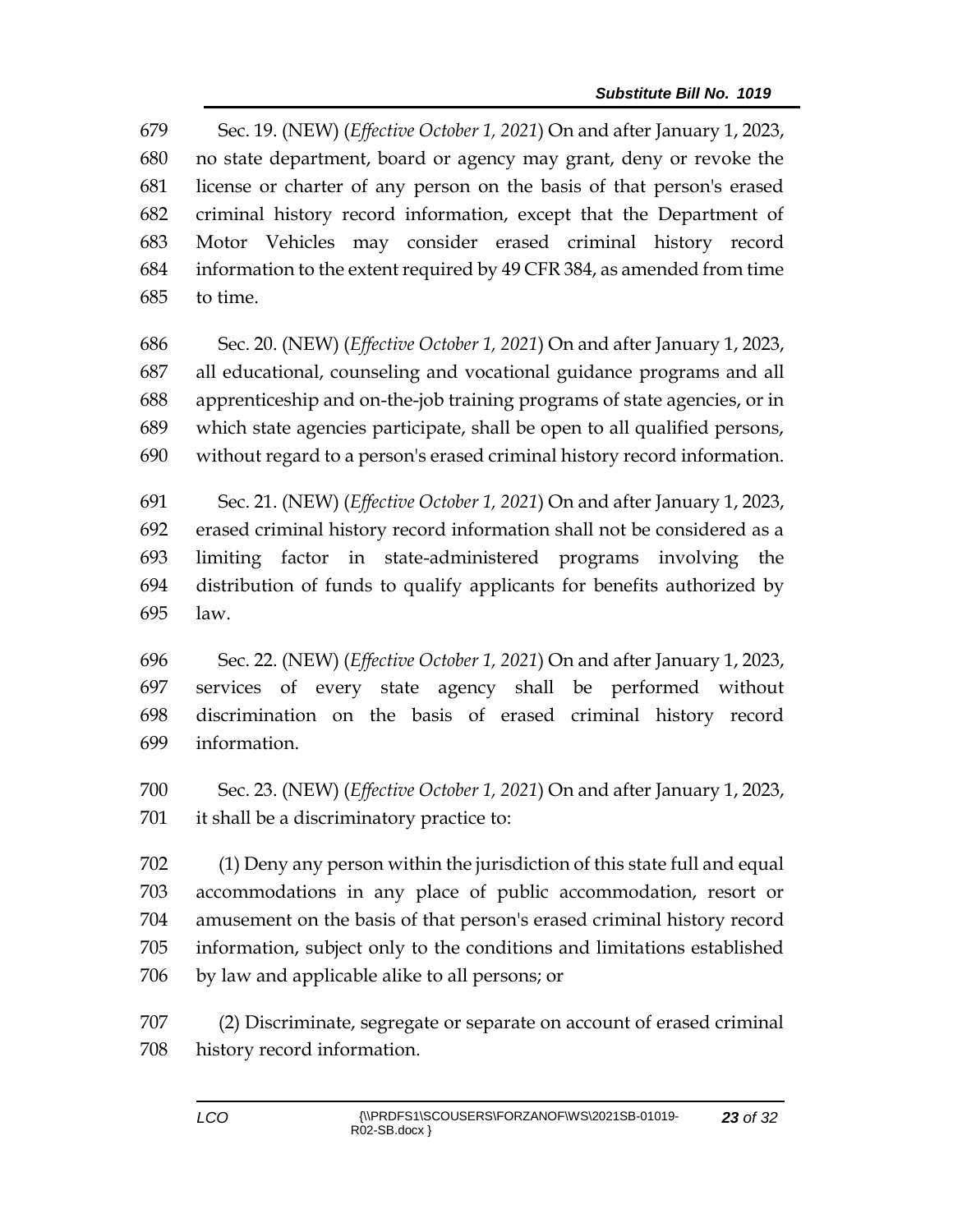Sec. 24. (NEW) (*Effective October 1, 2021*) On and after January 1, 2023, it shall be a discriminatory practice for the state system of higher education to deny a person the opportunity for higher education on the basis of erased criminal history record information.

 Sec. 25. Subsection (b) of section 10a-6 of the general statutes is repealed and the following is substituted in lieu thereof (*Effective January 1, 2023*):

 (b) Within the limits of authorized expenditures, the policies of the state system of higher education shall be consistent with (1) the following goals: (A) To ensure that no qualified person be denied the opportunity for higher education on the basis of age, sex, gender identity or expression, ethnic background or social, physical or economic condition, or erased criminal history record information, as 722 defined in section 9 of this  $act_{\ell}$  (B) to protect academic freedom, (C) to provide opportunities for education and training related to the economic, cultural and educational development of the state, (D) to assure the fullest possible use of available resources in public and private institutions of higher education, (E) to maintain standards of quality ensuring a position of national leadership for state institutions of higher education, (F) to apply the resources of higher education to the problems of society, and (G) to foster flexibility in the policies and institutions of higher education to enable the system to respond to changes in the economy, society, technology and student interests; and (2) the goals for higher education in the state identified in section 10a- 11c. Said board shall review recent studies of the need for higher education services, with special attention to those completed pursuant to legislative action, and to meet such needs shall initiate additional programs or services through one or more of the constituent units.

 Sec. 26. (NEW) (*Effective October 1, 2021*) On and after January 1, 2023, it shall be a discriminatory practice for any creditor to discriminate on the basis of erased criminal record history information, against any person eighteen years of age or over in any credit transaction.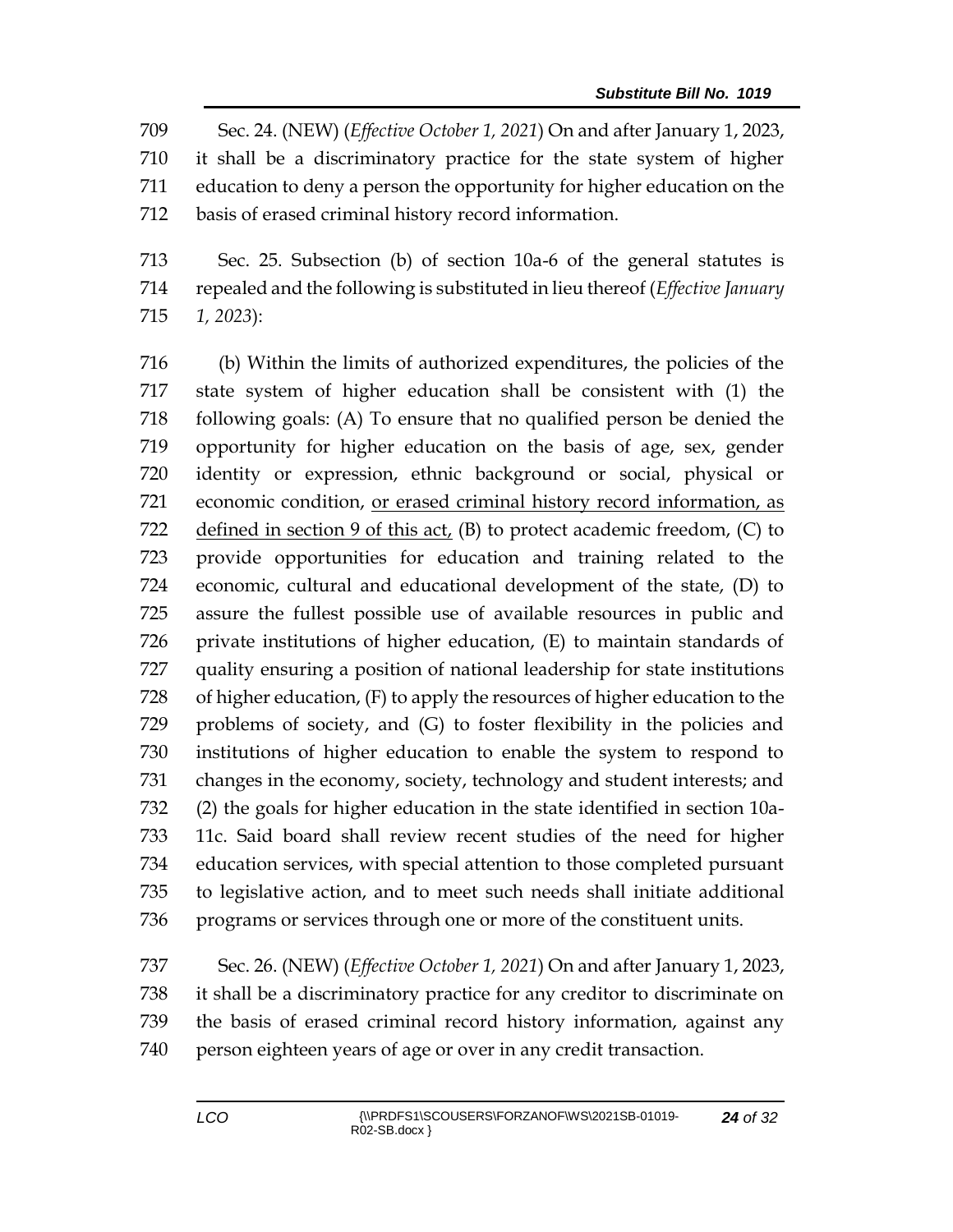Sec. 27. Section 38a-358 of the general statutes is repealed and the following is substituted in lieu thereof (*Effective January 1, 2023*):

 The declination, cancellation or nonrenewal of a policy for private passenger nonfleet automobile insurance is prohibited if the declination, cancellation or nonrenewal is based: (1) On the race, religion, nationality or ethnicity of the applicant or named insured; (2) solely on the lawful occupation or profession of the applicant or named insured, except that this provision shall not apply to any insurer which limits its market to one lawful occupation or profession or to several related lawful occupations or professions; (3) on the principal location of the insured motor vehicle unless such decision is for a business purpose which is not a mere pretext for unfair discrimination; (4) solely on the age, sex, gender identity or expression, **[**or**]** marital status or erased criminal history record information, as defined in section 9 of this act, of an applicant or an insured, except that this subdivision shall not apply to an insurer in an insurer group if one or more other insurers in the group would not decline an application for essentially similar coverage based upon such reasons; (5) on the fact that the applicant or named insured previously obtained insurance coverage through a residual market; (6) on the fact that another insurer previously declined to insure the applicant or terminated an existing policy in which the applicant was the named insured; (7) the first or second accident within the current experience period in relation to which the applicant or insured was not convicted of a moving traffic violation and was not at fault; or (8) solely on information contained in an insured's or applicant's credit history or credit rating or solely on an applicant's lack of credit history. For the purposes of subdivision (8) of this section, an insurer shall not be deemed to have declined, cancelled or nonrenewed a policy if coverage is available through an affiliated insurer.

 Sec. 28. Section 38a-447 of the general statutes is repealed and the following is substituted in lieu thereof (*Effective January 1, 2023*):

 No life insurance company doing business in this state may: (1) Make any distinction or discrimination between persons on the basis of race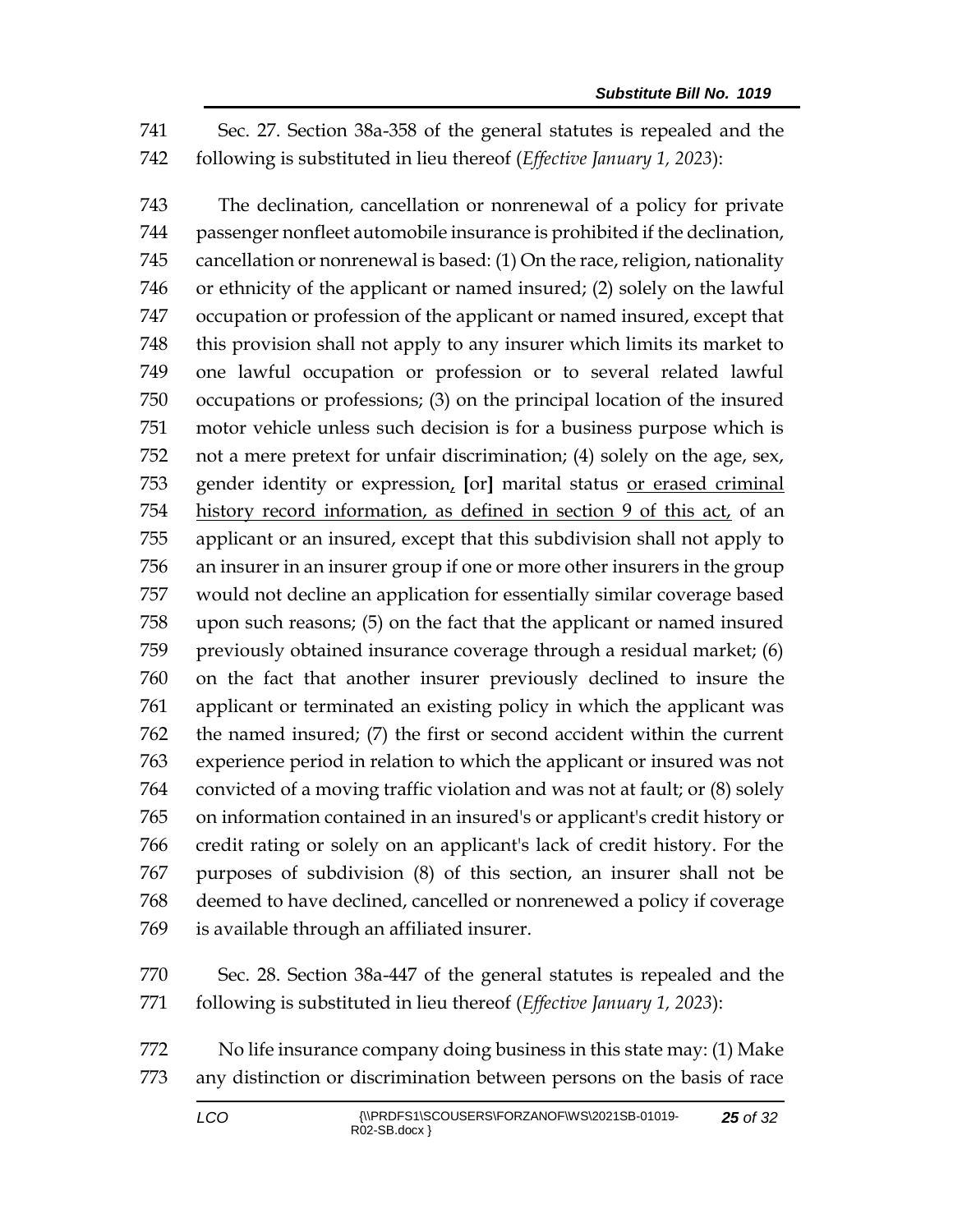or erased criminal history record information, as defined in section 9 of this act, as to the premiums or rates charged for policies upon the lives of such persons; (2) demand or require greater premiums from persons of one race than such as are at that time required by that company from 778 persons of another race of the same age, sex, general condition of health and hope of longevity; (3) demand or require greater premiums from persons with erased criminal history record information than such as are at that time required by that company from persons without erased criminal history record information of the same age, sex, general conditions of health and hope of longevity; or **[**(3)**]** (4) make or require any rebate, diminution or discount on the basis of race or erased criminal history record information upon the sum to be paid on any policy in case of the death of any person insured, nor insert in the policy any condition, nor make any stipulation whereby such person insured shall bind himself, his heirs, executors, administrators or assigns to accept any sum less than the full value or amount of such policy, in case of a claim accruing thereon by reason of the death of such person insured, other than such as are imposed upon all persons in similar cases; and each such stipulation or condition so made or inserted shall be void.

 Sec. 29. Section 46a-74 of the general statutes is repealed and the following is substituted in lieu thereof (*Effective January 1, 2023*):

 No state department, board or agency may permit any discriminatory practice in violation of section 46a-59, 46a-64, **[**or**]** 46a-64c or section 11, 12, 16, 17, 23, 24 or 26 of this act.

 Sec. 30. Section 46a-79 of the general statutes is repealed and the following is substituted in lieu thereof (*Effective January 1, 2023*):

 The General Assembly finds that the public is best protected when criminal offenders are rehabilitated and returned to society prepared to take their places as productive citizens and that the ability of returned offenders to find meaningful employment is directly related to their normal functioning in the community. It is therefore the policy of this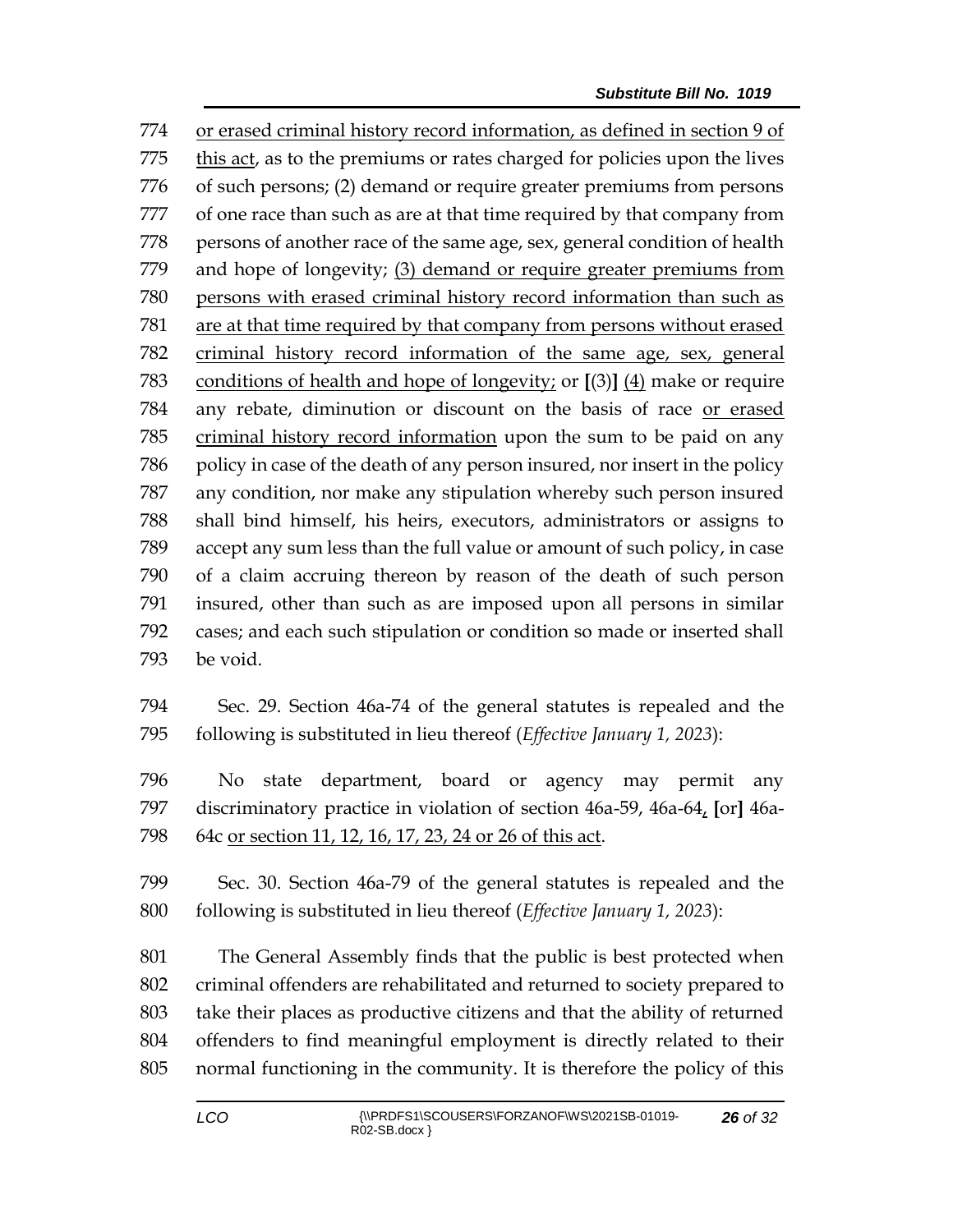state to encourage all employers to give favorable consideration to providing jobs to qualified individuals, including those who may have **[**criminal conviction records**]** conviction information, as defined in section 54-142g, as amended by this act. Nothing in this section shall be construed to permit any employer to refuse to hire or employ or to bar or to discharge from employment or to discriminate against an individual in compensation or in terms on the basis of that person's erased criminal history record information, as defined in section 9 of this act.

 Sec. 31. Section 46a-80 of the general statutes is repealed and the following is substituted in lieu thereof (*Effective January 1, 2023*):

 (a) Except as provided in subsection (c) of this section, subsection (b) of section 46a-81, as amended by this act, and section 36a-489, and notwithstanding any other provisions of law to the contrary, a person shall not be disqualified from employment by the state or any of its agencies, nor shall a person be disqualified to practice, pursue or engage in any occupation, trade, vocation, profession or business for which a license, permit, certificate or registration is required to be issued by the state or any of its agencies solely **[**because of a prior conviction of a crime**]** on the basis of that person's conviction information, as defined in 826 section 54-142g, as amended by this act.

 (b) Except for a position for which any provision of the general statutes specifically disqualifies a person from employment by the state or any of its agencies **[**because of a prior conviction of a crime**]** on the basis of that person's conviction information, no employer, as defined in section **[**5-270**]** 9 of this act, shall inquire about a prospective employee's **[**past convictions**]** conviction information until such prospective 833 employee has been deemed otherwise qualified for the position in accordance with the provisions of section 31-51i, as amended by this act.

 (c) A person may be denied employment by the state or any of its agencies, or a person may be denied a license, permit, certificate or registration to pursue, practice or engage in an occupation, trade,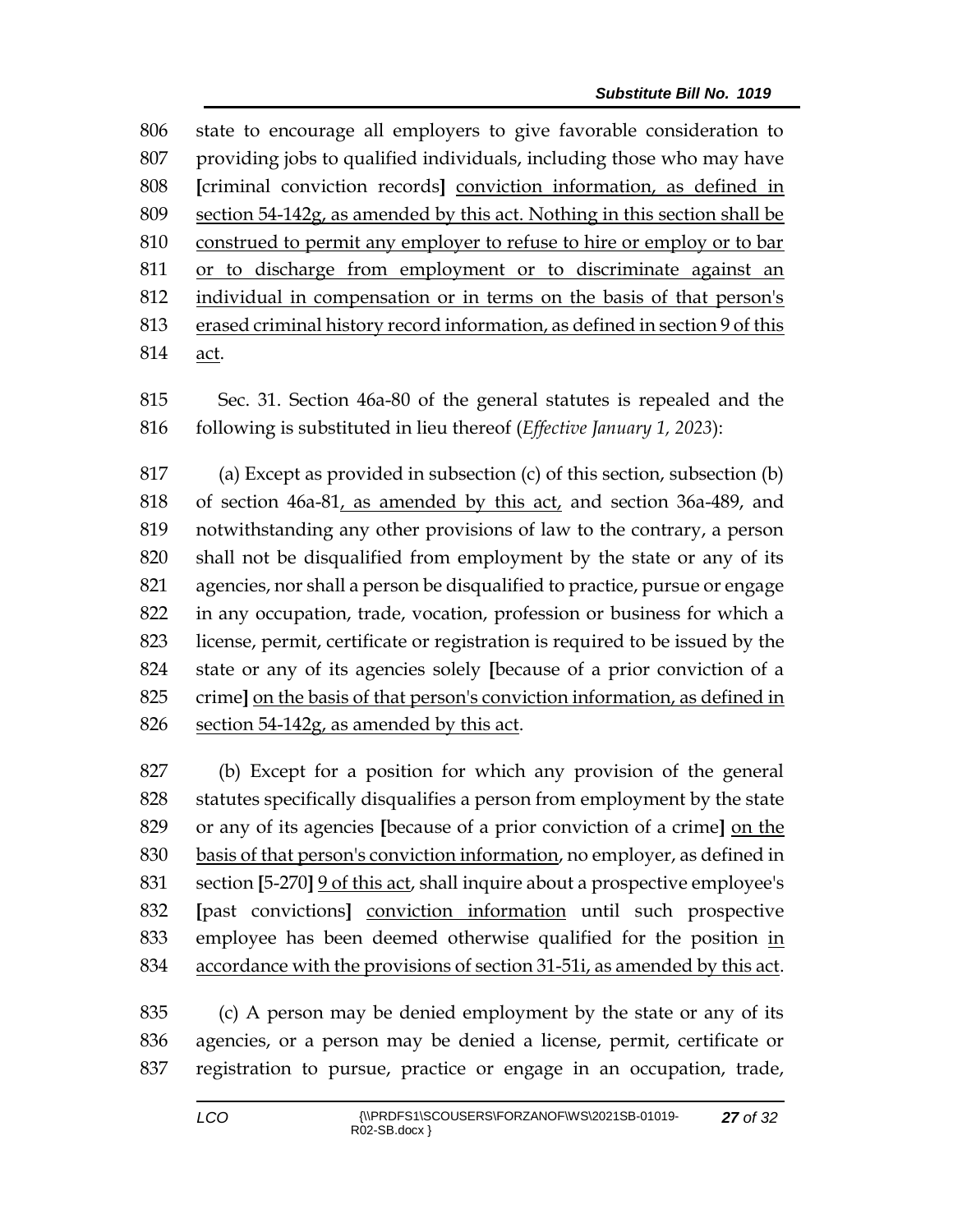vocation, profession or business **[**by reason of the prior conviction of a crime**]** on the basis of that person's conviction information if, after considering (1) the nature of the crime and its relationship to the job for which the person has applied; (2) information pertaining to the degree of rehabilitation of the convicted person; and (3) the time elapsed since the conviction or release, the state or any of its agencies determines that the applicant is not suitable for the position of employment sought or the specific occupation, trade, vocation, profession or business for which the license, permit, certificate or registration is sought. In making a determination under this subsection, the state or any of its agencies shall give consideration to a provisional pardon issued pursuant to section 54-130e, or a certificate of rehabilitation issued pursuant to section 54- 108f or 54-130e, and such provisional pardon or certificate of rehabilitation shall establish a presumption that such applicant has been rehabilitated. If an application is denied based on **[**a**]** conviction information for which the applicant has received a provisional pardon or certificate of rehabilitation, the state or any of its agencies, as the case may be, shall provide a written statement to the applicant of its reasons for such denial.

 (d) If **[**a conviction of a crime**]** conviction information is used as a basis for rejection of an applicant, such rejection shall be in writing and specifically state the evidence presented and reasons for rejection. A copy of such rejection shall be sent by registered mail to the applicant.

 (e) In no case may **[**records of arrest, which are not followed by a conviction, or records of convictions, which have been erased**]** erased criminal history record information, as defined in section 9 of this act, nonconviction information, as defined in section 54-142g, as amended by this act, or criminal history record information, as defined in section 54-142g, as amended by this act, apart from conviction information, be used, distributed or disseminated by the state or any of its agencies in connection with an application for employment or for a permit, license, certificate or registration.

(f) Nothing in this section shall permit any employer to discriminate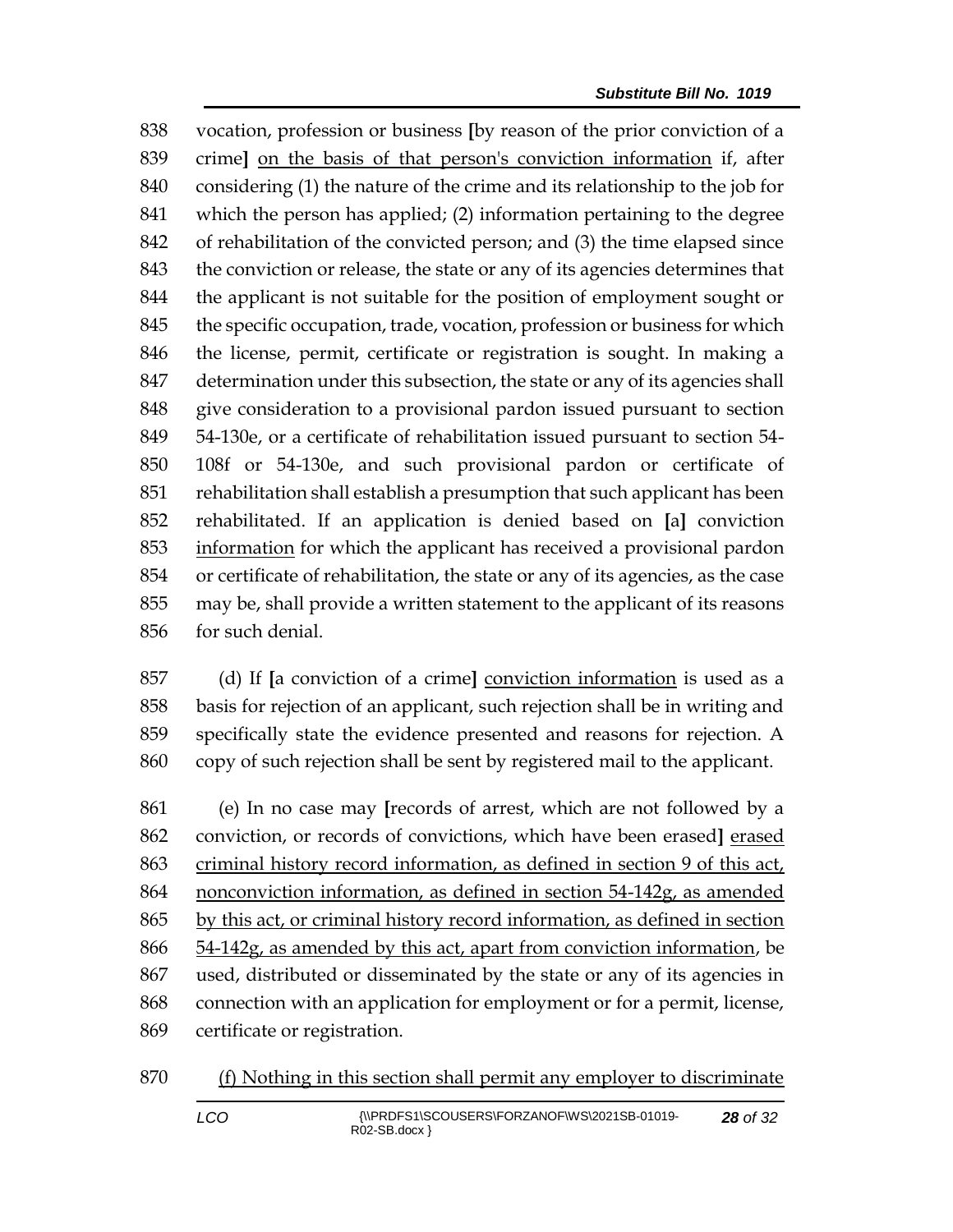on the basis of erased criminal history record information in violation of section 31-51i, as amended by this act, or section 17 of this act.

 Sec. 32. Subsection (a) of section 46a-81 of the general statutes is repealed and the following is substituted in lieu thereof (*Effective January 1, 2023*):

 (a) Except as provided in section 36a-489, the provisions of sections 46a-79 to 46a-81, inclusive, as amended by this act, shall prevail over any other provisions of law which purport to govern the denial of licenses, permits, certificates, registrations, or other means to engage in an occupation, trade, vocation, business or profession, on the grounds of a lack of good moral character, or which purport to govern the suspension or revocation of a license, permit, certificate or registration on the grounds of conviction **[**of a crime**]** information, as defined in section 54- 142g, as amended by this act.

 Sec. 33. Subsection (b) of section 54-142g of the general statutes is repealed and the following is substituted in lieu thereof (*Effective January 1, 2023*):

 (b) "Criminal justice agency" means any court with criminal jurisdiction, the Department of Motor Vehicles or any other governmental agency created by statute which is authorized by law and engages, in fact, as its principal function in activities constituting the administration of criminal justice, including, but not limited to, organized municipal police departments, the Division of Criminal Justice, the Department of Emergency Services and Public Protection, including the Division of State Police, the Department of Correction, the Court Support Services Division, the Office of Policy and Management, the state's attorneys, assistant state's attorneys and deputy assistant state's attorneys, the Board of Pardons and Paroles, the Chief Medical Examiner and the Office of the Victim Advocate. "Criminal justice agency" includes any component of a public, noncriminal justice agency if such component is created by statute and is authorized by law and, in fact, engages in activities constituting the administration of criminal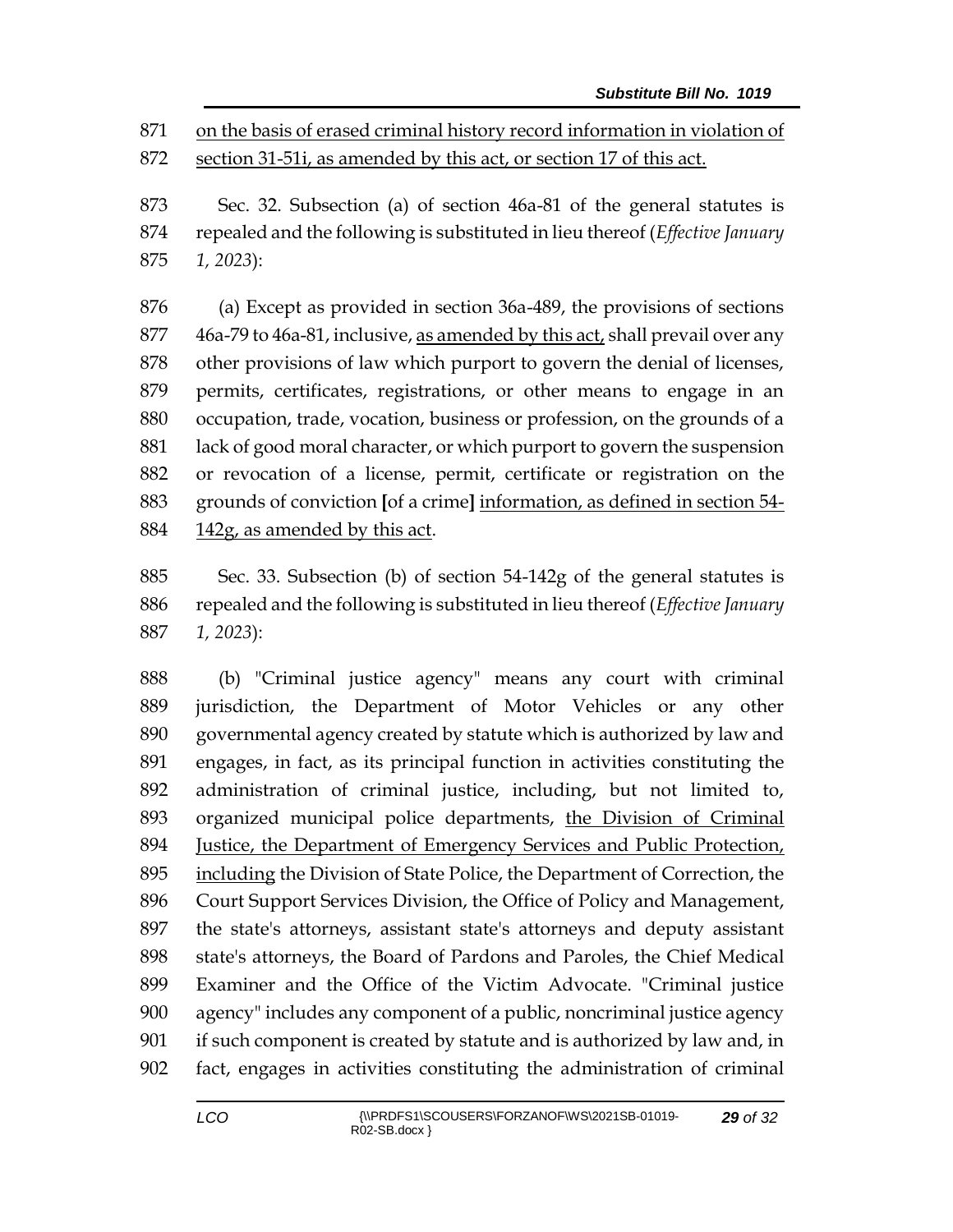justice as its principal function.

 Sec. 34. Section 52-180b of the general statutes is repealed and the following is substituted in lieu thereof (*Effective January 1, 2023*):

 There shall be a rebuttable presumption against admission of evidence of the prior criminal conviction of an applicant or employee in an action alleging that an employer has been negligent in hiring an applicant or retaining an employee, or in supervising the employer's agent, representative or designee with respect to hiring an applicant or retaining an employee, if the applicant or employee held a valid provisional pardon or certificate of rehabilitation at the time such alleged negligence occurred and a party establishes, by a preponderance of the evidence, that the employer knew that the applicant or employee held a valid provisional pardon or certificate of rehabilitation at the time such alleged negligence occurred. For the purposes of this section, "employer" has the same meaning as provided in section **[**31-51i**]** 9 of this act.

 Sec. 35. (NEW) (*Effective October 1, 2021*) (a) Notwithstanding any provision of the general statutes, any offense which constitutes a breach of any law of this state for which a person may be sentenced to a term of imprisonment of up to but not exceeding one year shall be punishable by imprisonment for a period not to exceed three hundred sixty-four days. A misdemeanor conviction for which a person was sentenced to a term of imprisonment of one year shall continue to be deemed a misdemeanor conviction after the maximum term of imprisonment is reduced pursuant to this section.

 (b) The provisions of this section apply to any term of imprisonment for which a person was sentenced to before, on or after October 1, 2021.

 (c) Any person sentenced to a term of imprisonment of one year, prior to October 1, 2021, for any offense previously punishable by a term of imprisonment of up to but not exceeding one year, may apply to the court that entered the judgment of conviction to have the term of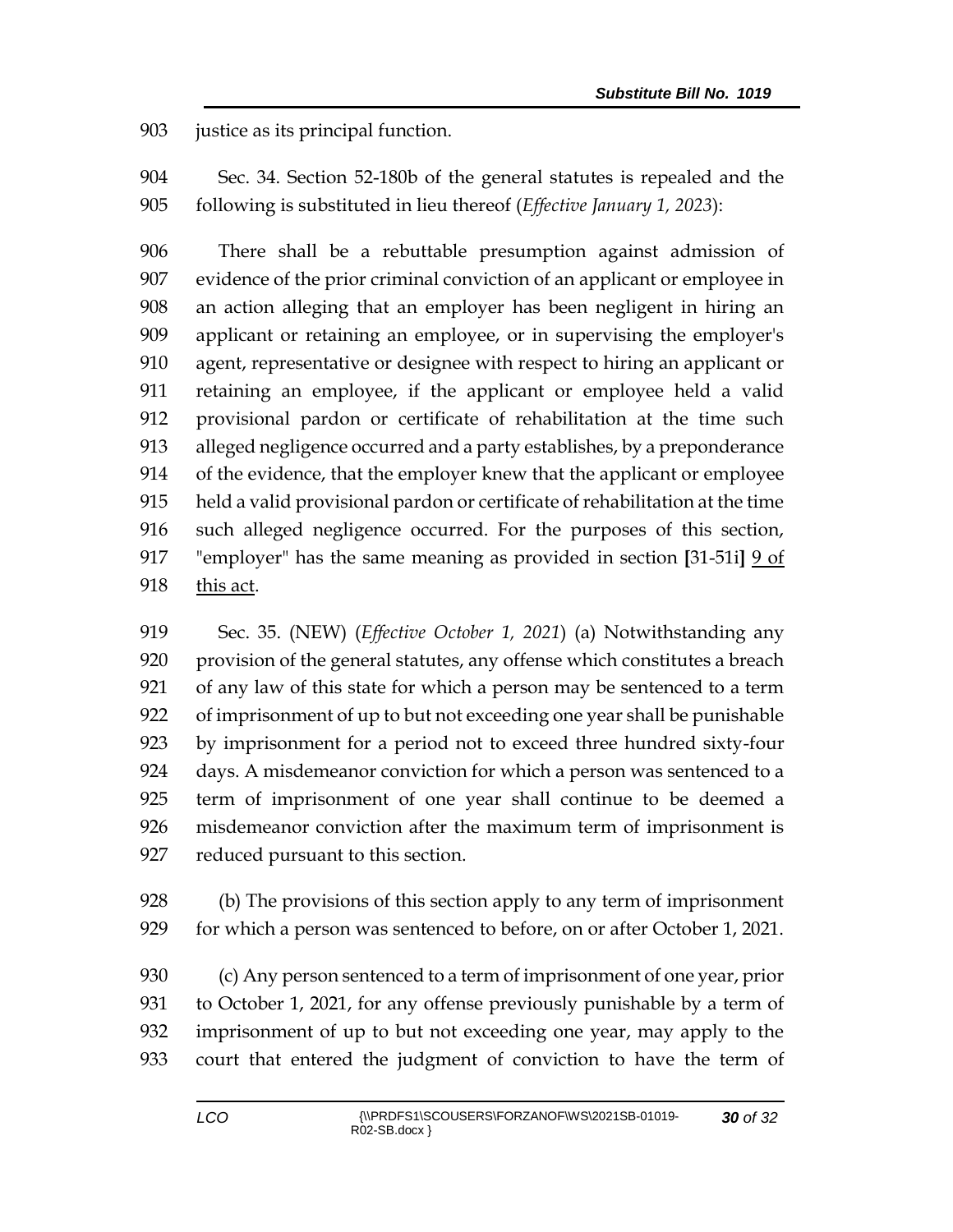sentence modified to the maximum term of imprisonment for a period not to exceed three hundred sixty-four days. Any such application may be filed at any time and the court shall issue such modification regardless of the date of conviction, provided the record of such sentence has not been destroyed.

| sections: |                 |                       |
|-----------|-----------------|-----------------------|
| Section 1 | July 1, 2021    | $54 - 124a(1)$        |
| Sec. 2    | January 1, 2023 | 54-130a               |
| Sec. 3    | January 1, 2023 | 54-142a               |
| Sec. 4    | January 1, 2023 | 54-142d               |
| Sec. 5    | January 1, 2023 | New section           |
| Sec. 6    | January 1, 2023 | 54-142e               |
| Sec. 7    | July 1, 2021    | $29-11(c)$            |
| Sec. 8    | January 1, 2023 | $54-142k(d)$          |
| Sec. 9    | January 1, 2023 | New section           |
| Sec. 10   | January 1, 2023 | $46a-51(7)$ and $(8)$ |
| Sec. 11   | October 1, 2021 | New section           |
| Sec. 12   | October 1, 2021 | New section           |
| Sec. 13   | January 1, 2023 | 8-265с                |
| Sec. 14   | January 1, 2023 | 8-315                 |
| Sec. 15   | January 1, 2023 | 31-51i                |
| Sec. 16   | October 1, 2021 | New section           |
| Sec. 17   | October 1, 2021 | New section           |
| Sec. 18   | October 1, 2021 | New section           |
| Sec. 19   | October 1, 2021 | New section           |
| Sec. 20   | October 1, 2021 | New section           |
| Sec. 21   | October 1, 2021 | New section           |
| Sec. 22   | October 1, 2021 | New section           |
| Sec. 23   | October 1, 2021 | New section           |
| Sec. 24   | October 1, 2021 | New section           |
| Sec. 25   | January 1, 2023 | $10a-6(b)$            |
| Sec. 26   | October 1, 2021 | New section           |
| Sec. 27   | January 1, 2023 | 38a-358               |
| Sec. 28   | January 1, 2023 | 38a-447               |
| Sec. 29   | January 1, 2023 | 46a-74                |
| Sec. 30   | January 1, 2023 | 46a-79                |

This act shall take effect as follows and shall amend the following